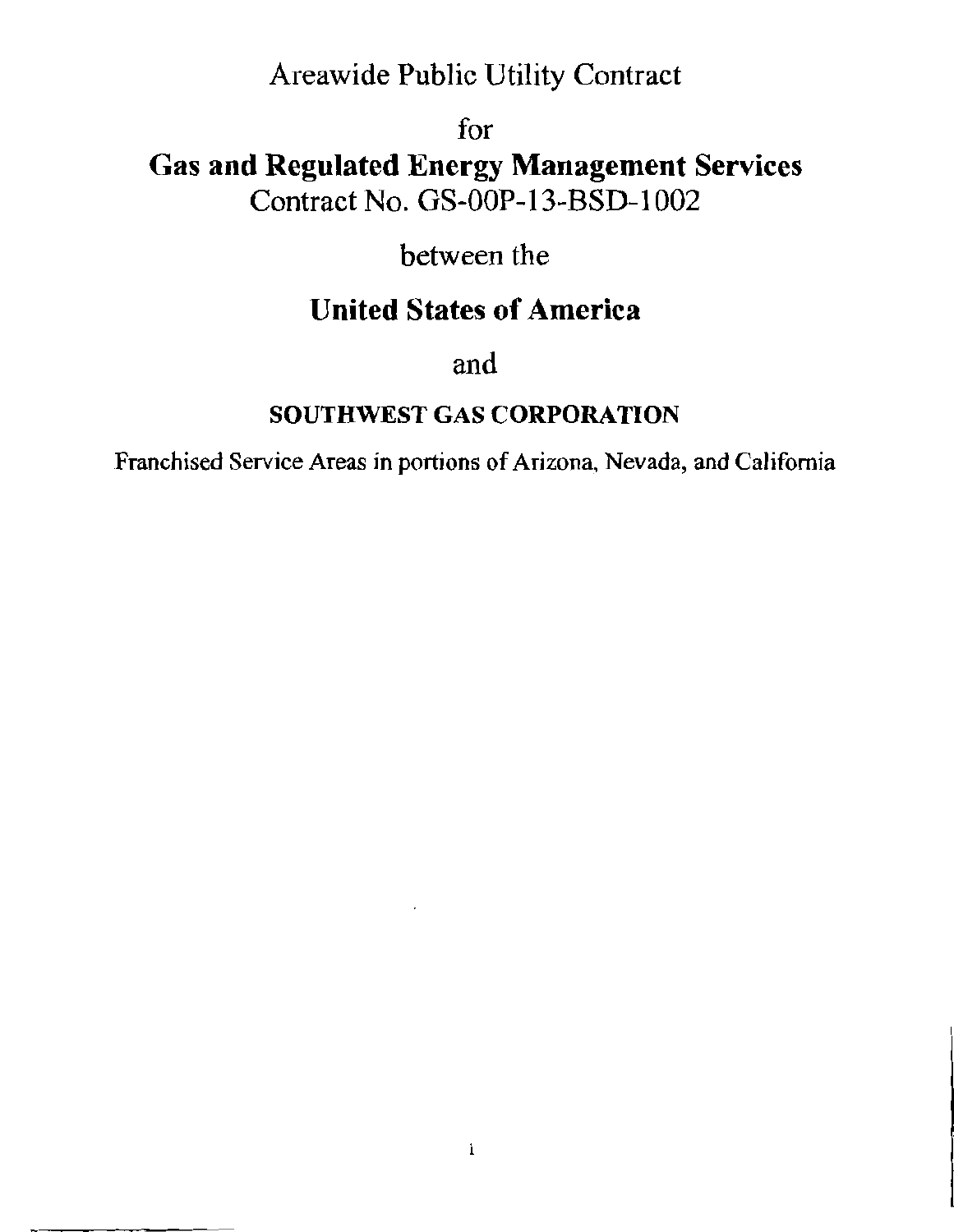# Negotiated Areawide Contract **No. GS-oOP-13-BSD-1002**

between the

# **United States of America**

And

# **SOUTHWEST GAS CORPORATION**

# **TABLE OF CONTENTS**

# **Article Page**

 $\pmb{\ast}$ 

| 1.  |                                                     |  |
|-----|-----------------------------------------------------|--|
| 2.  |                                                     |  |
| 3.  | <b>Existing Contracts</b>                           |  |
| 4   | Authorization Procedure and Service Disconnections5 |  |
| 5.  |                                                     |  |
| 6.  |                                                     |  |
| 7.  |                                                     |  |
|     |                                                     |  |
| 9.  |                                                     |  |
|     |                                                     |  |
|     |                                                     |  |
| 12. |                                                     |  |
| 13. |                                                     |  |
| 14. |                                                     |  |
|     |                                                     |  |
| 16. |                                                     |  |
| 17. |                                                     |  |
|     |                                                     |  |
|     |                                                     |  |
|     |                                                     |  |
|     |                                                     |  |
|     |                                                     |  |
|     |                                                     |  |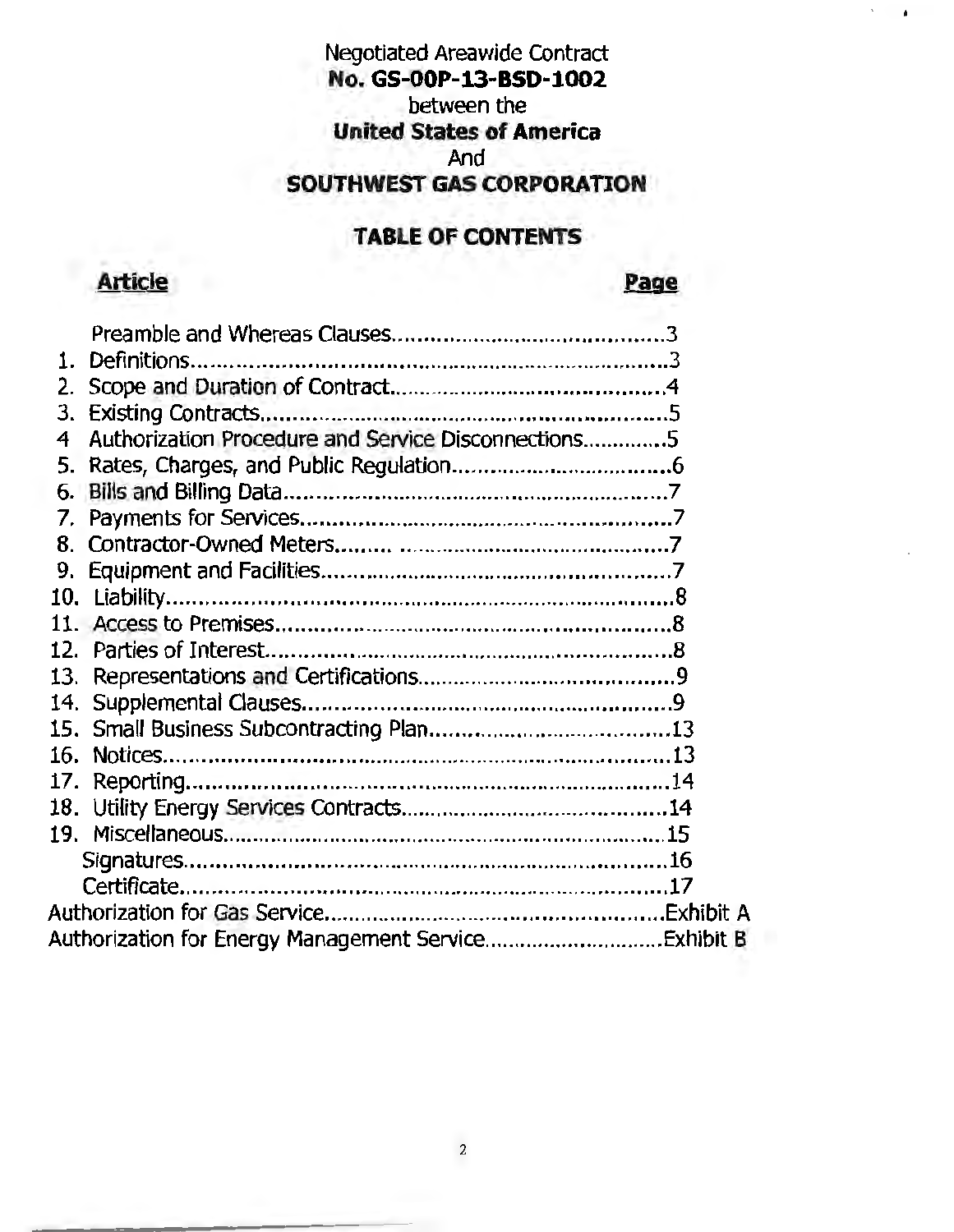### NEGOTIATED AREAWIDE CONTRACT No. GS~OOP-13-BSD-1002

# BETWEEN THE UNITED STATES OF AMERICA AND SOUTHWEST GAS CORPORATION

THIS AREAWIDE CONTRACT FOR GAS SERVICES, AND ENERGY MANAGEMENT SERVICES PROVIDED UNDER THE APPROPRIATE REGULATORY AUTHORITY is executed this  $.3$  day of December, 2013, between the UNITED STATES OF AMERICA, acting through the Administrator of General Services (hereinafter referred to as the "Government"), pursuant to the authority contained in 40 U.S.C. 501 (b)(1 ), and Southwest Gas Corporation, a corporation organized and existing under the laws of the State of California, and having its principal office and place of business at 5241 Spring Mountain Road, Las Vegas, Nevada 89150 (hereinafter referred to as the "Contractor"):

WHEREAS, the Contractor is a gas public utility company that is regulated by the Arizona Corporation Commission, the California Public Utilities Commission, the Public Utilities Commission of Nevada and the Federal Energy Regulatory Commission;

WHEREAS, the Contractor now has on file with the Arizona Corporation Commission, the California Public Utilities Commission, the Public Utilities Commission of Nevada, the Federal Energy Regulatory Commission and/or with such other regulatory bodies as may have jurisdiction over the Contractor (hereinafter referred to collectively as the "Commission") all of its effective tariff, rate schedules, riders, rules and regulatory terms and conditions of service, as applicable;

WHEREAS, with some exceptions, the Government is generally required by Chapter 1 of Title 48 of the Federal Acquisition Regulation (FAR), 48 CFR 41.204, to enter into a bilateral contract for gas and/or energy management services at each Federal facility where the value of the utility service provided is expected to exceed \$150,000 per year;

WHEREAS, the Contractor and the Government mutually desire that this Areawide Contract be used by the agencies of the Government in obtaining gas services and/or energy management services provided under the Appropriate Regulatory Authority from the Contractor and to facilitate partnering arrangements as encouraged and authorized by 10 U.S.C. 2911-2918 and 42 U.S.C. 8256;

NOW, THEREFORE, in consideration of the premises and mutual covenants herein contained, the parties hereby agree as follows:

#### ARTICLE 1. DEFINITIONS.

1.1. As used in this contract,

(a) the term "Areawide Contract" means this master contract entered into between the Government and Contractor to cover the utility service acquisitions of all Federal agencies in the franchised certificated service territory from Contractor for a period not to exceed ten (10) years;

(b) the term "Agency" means any Federal department, agency, or independent establishment in the executive branch of the Government, any establishment in the legislative or judicial branches of the Federal Government, or any wholly or mixed ownership Government corporation, as defined in the Government Corporation Control Act, a list of which Agencies *may* be found by searching the document entitled ADM 4800.2G, dated February 16, 2011, on the General Services Administration website;

(c) the term "Ordering Agency" means any Agency that is authorized to and obtains Utility Services under this Areawide Contract;

(d) the term "Authorization" means an order form used to acquire services under this Areawide Contract (see Exhibit "A" AUTHORIZATION FOR GAS SERVICE and/or Exhibit "B• AUTHORIZATION FOR ENERGY MANAGEMENT SERVICE PROVIDED UNDER THE APPROPRIATE REGULATORY AUTHORITY) annexed hereto, in relation to and conjunction with any other applicable service agreement between the Government and the particular utility. With the exception of the provisions defined in "Contractor's Tariff" and "Contractor's Terms and Conditions," all authorizations shall be administered outside of the oversight and purview of the regulatory environment and in accordance with the requirements of the Federal Acquisition Regulations;

(e) the term ''Termination Authorization" means an order form used to by the Government to notify the Contractor that the Government wants to discontinue or disconnect a specific utility service provided under this Contract, where the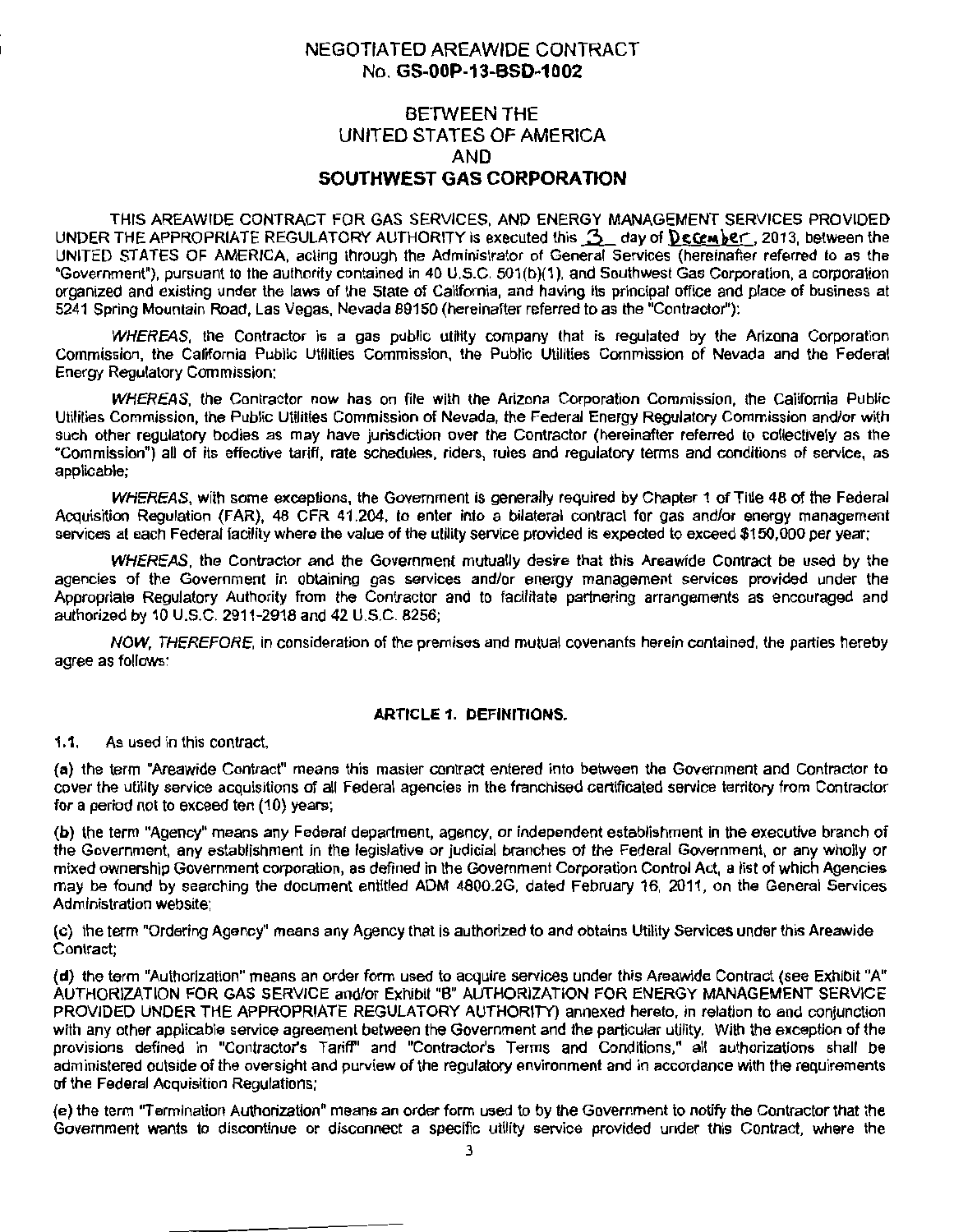Authorization for Utility Services does not otherwise specify how Utility Services are to be terminated. (see Exhibit "A" AUTHORIZATION FOR GAS SERVICE and/or Exhibit "B" AUTHORIZATION FOR ENERGY MANAGEMENT SERVICE PROVIDED UNDER THE APPROPRIATE REGULATORY AUTHORITY);

(f) the term "Service" means any gas and/or energy management services generally available from the Contractor pursuant to Contractor's Tariff or the Contractor's Terms and Conditions, whichever is applicable;

(g) the term MGas Service" means regulated gas commodities (where applicable), transportation, distribution, and/or related services;

(h) the term "Energy Conservation Measure" means any specific energy related or water project intended to provide energy savings and/or demand reduction in Federal facilities (Reference Article 18 herein);

(i) the term "Energy Management Service (EMS)" means any project that reduces and/or manages energy demand in a facility as well as those services that determine whether such reductions are feasible (such as energy audits and any ancillary services necessary to ensure the proper operation of the energy conservation measure). Such measures include, but are not limited to, operating, maintenance and commissioning services. (Energy Conservation Measure and Demand Side Management Measure are considered equivalent terms, and may result from Energy Management Services.) To be considered an EMS measure, the measure must satisfy all of the following requirements:

1. the EMS measure must produce measurable energy reductions or measurable amounts of controlled energy and/or water use;

2. the EMS measure must be directly related to the use of energy or directly control the use of energy or water;

3. the preponderance of work covered by the EMS measure (measured in dollars) must be for Items 1 and 2 above; and

4. the EMS measure must be an improvement to real property.

(i) the term "Contractor's Tariff" means Southwest Gas Corporation's Utility Service Tariffs, and includes rate schedules, covenants, riders, rules, regulations, and regulated terms and conditions of service as may be modified, amended or supplemented by the Contractor from time to time and approved by the Commission;

(k) the term "Contractor's Terms and Conditions" for this Agreement, means the generic terms, conditions, policies, procedures, payment terms established by the Contractor for those services that are provided pursuant to this Contract, and as such, may be modified, amended, or supplemented by the Contractor from time to time, that are under the Commission's jurisdiction, but are not required to be approved by the Commission before they take effect. The definition of ..Terms and Conditions" shall not include price-related matters or contract terms developed for specific Authorizations;

(I) the term "Connection Charge~ means a Contractor's charge for facilities on the Contractor's side of the delivery point which facilities (1) are required to make connections with the nearest point of supply and (2) are installed, owned, maintained, and operated by the Contractor in accordance with the Contractor's Tariff and the Commission's rules and regulations;

(m) the term "Class of Service" or "Service Classification" means those categories of service established by the Contractor's Tariff as filed with the Commission; and

(n) the term "Utility Service" means any Gas service, Energy Conservation Measure and/or Energy Management Services provided under the Appropriate Regulatory Authority that are generally available from the Contractor pursuant to Contractor's Tariff or the Contractor's Terms and Conditions, whichever is applicable.

**1.2.** This Article is hereby expanded to include the additional definitions contained in FAR Clause 52.202-1, Definitions (JULY 2004), 48 C.F.R. 52.202-1, which are incorporated herein by reference.

### **ARTICLE 2. SCOPE AND DURATION OF CONTRACT.**

**2.1.** This Areawide Contract shall be in effect on and after the date of execution and shall continue for a period of ten (10) years, except that the Government. pursuant to the clause contained in FAR 52.249-4 (48 C.F.R. 52.249-4), incorporated into this Areawide Contract under Article 14.1-69, or the Contractor, upon 60 days written notice to the Government, and without liability to the Government or any Ordering Agency, or Contractor. may terminate this Areawide Contract, in whole or in part, when it is in their respective interest to do so. Neither the stated duration of this Areawide Contract nor any other termination of it, in whole or in part, shalf be construed to affect any obligation for any payment, charge, rate, or other matter that may be imposed pursuant to the Contractor's tariff, Contractor's Terms and Conditions, any other contract for gas services between and Ordering Agency and Contractor, or in any Authorization entered into pursuant to this Areawide Contract.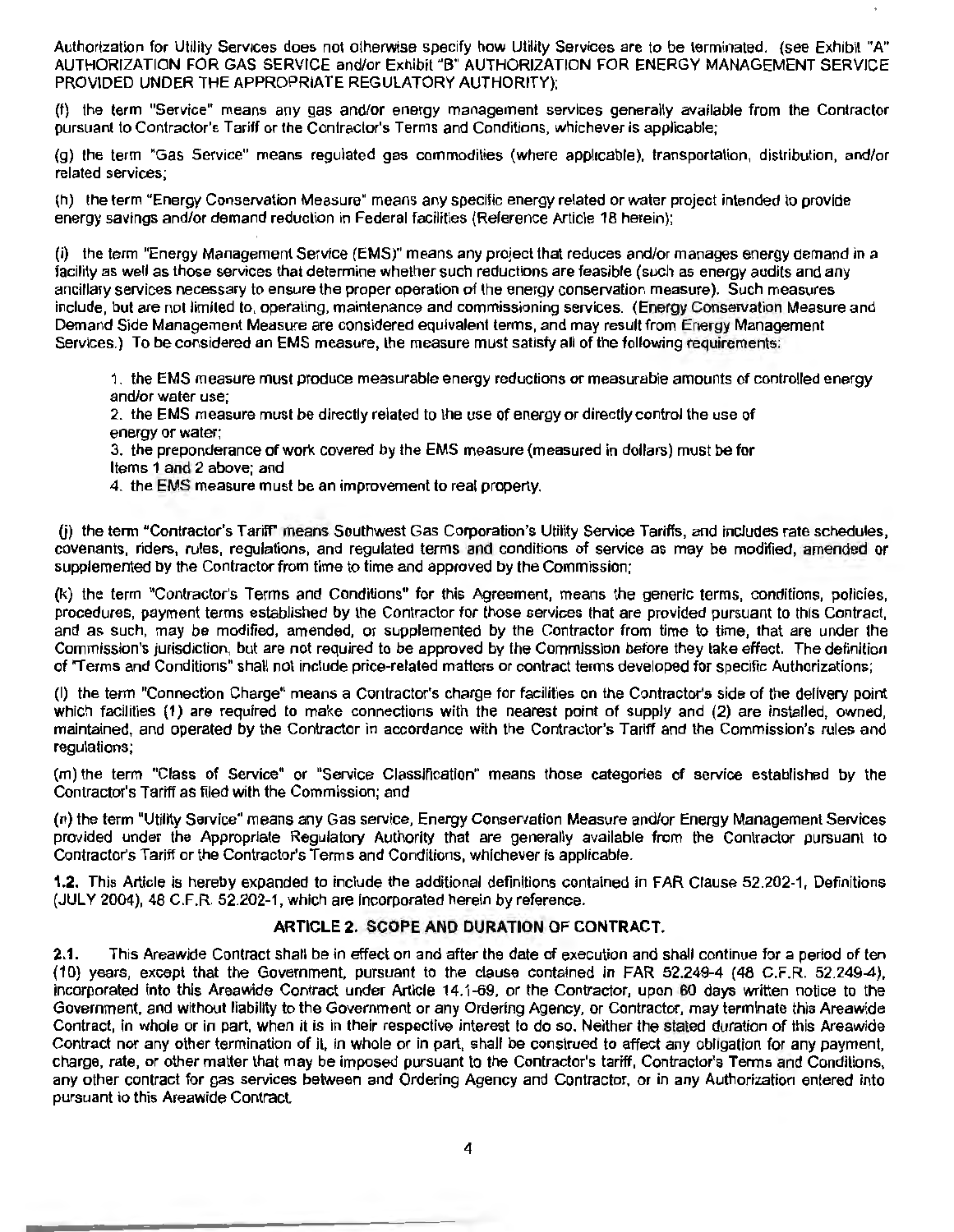2.2. Authorizations may be executed under this Areawide Contract at any time during the term of this contract, up to and including the last effective date. The term of the Authorization shall be for a term of up to ten (10) years that is independent of the term of this Areawide Contract provided this contract is superseded by a follow-on contract with the Contractor.

2.3. The provisions of this Areawide Contract shall not apply to the Contractor's service to any Agency until both the Ordering Agency and the Contractor execute a written Authorization or other contractual agreement for Gas and/or Energy Management Services that incorporates the terms of this Areawide Contract by reference into that Authorization or other contract for Gas and/or Energy Management Services. After both the Government and Contractor have signed the Authorization or other contractual agreement, the Contractor will furnish to the Ordering Agency. and the Ordering Agency will purchase from the Contractor, the specific Utility Services described in the Authorization or other contract for the installation(s) or facility{ies) that are named in the Authorization or other contract. Nothing in this Areawide Contract shall be construed as precluding the Contractor and any Agency from entering Into a contract that does not incorporate the terms of this Areawide Contract. The terms of this Areawide Contract are only applicable to Authorizations or other contracts for Gas and/or Energy Management Services that incorporate the terms of this Areawide Contract. The terms of this Areawide Contract are not applicable to agreements or contracts that Contractor enters into that are not associated with this Areawide Contract.

**2.4.** Nothing in this Areawide Contract shall be construed as precluding the Ordering Agency and the Contractor from entering into an Authorization or other contractual agreement for negotiated rates or service of a special nature, provided such negotiated rates or service are in accordance with the rules and regulations of the Commission, if applicable.

**2.5.** In the event of a conflict between this Areawide Contract and an Authorization or other prior contractual agreement, the Authorization or other contract shalt take precedence.

### **ARTICLE 3. EXISTING CONTRACTS.**

3.1. The parties agree that an Agency currently acquiring service from the Contractor under a separate written contract will continue to do so until that contract expires or until such time as the Agency and the Contractor mutually agree to terminate that separate written contract and have such service provided pursuant to this Areawide Contract by executing an appropriate Authorization or other contractual agreement.

3.2. Existing special rates and services of a special nature currently provided under a separate written contract shall be continued until that contract expires or until such time as the Agency and the Contractor mutually agree to terminate that separate written contract.

3.3. The Contractor's Terms and Conditions and any other terms of this Areawide Contract shall not apply to any existing contracts or agreements between Contractor and an Agency.

#### **ARTICLE 4. AUTHORIZATION PROCEDURE AND SERVICE DISCONNECTION.**

**4.1.** To obtain or change service under this Areawide Contract. the Ordering Agency shall complete the appropriate Authorization and forward it to the Contractor. Upon the request of the Ordering Agency, the Contractor shall provide the Ordering Agency a copy of the applicable Tariff and endeavor to provide reasonable assistance to the Ordering Agency in responding to questions that the Ordering Agency may have about the Tariff. Upon execution of an Authorization by both the Contractor and the Ordering Agency, the date of initiation or change in service shall be effective as of the date specified in the Authorization. In the event a date is not specified in the Authorization as the effective date, the date in which the Authorization was signed by the Ordering Agency shall be the effective date of the Authorization. An executed copy of the Authorization shall be transmitted by the Ordering Agency to GSA at the address provided in Article 16.1.

**4.2.** During the term of this Areawide Contract, effective Authorizations need not be amended, modified. or changed by an Ordering Agency to reflect changes in: accounting and appropriation data, the Contractor's Tariff requirements, the Contractor's cost of purchased fuel, or the estimated annual cost of service. Such changes are considered internal to the party involved. Where changes are required in effective Authorizations because of a change in the service requirements of an Ordering Agency, an amended Authorization shall be mutually agreed upon and executed.

**4.3.** An Ordering Agency or the Contractor may discontinue service provided pursuant to this Areawide Contract to a particular Federal facility or installation by delivering a written Termination Authorization to the other. If the service provided was through an Authorization that incorporates the terms of this Areawide Contract, then such discontinuance of service by an Ordering Agency or the Contractor shall be in accordance with the terms of this Areawide Contract and the Contractor's Tariff. Contractor's Terms and Conditions, or as otherwise provided under a particular Authorization, and shall have no impact or effect whatsoever on any other contract for gas services between and Ordering Agency and Contractor.

 $\mathbf{I}$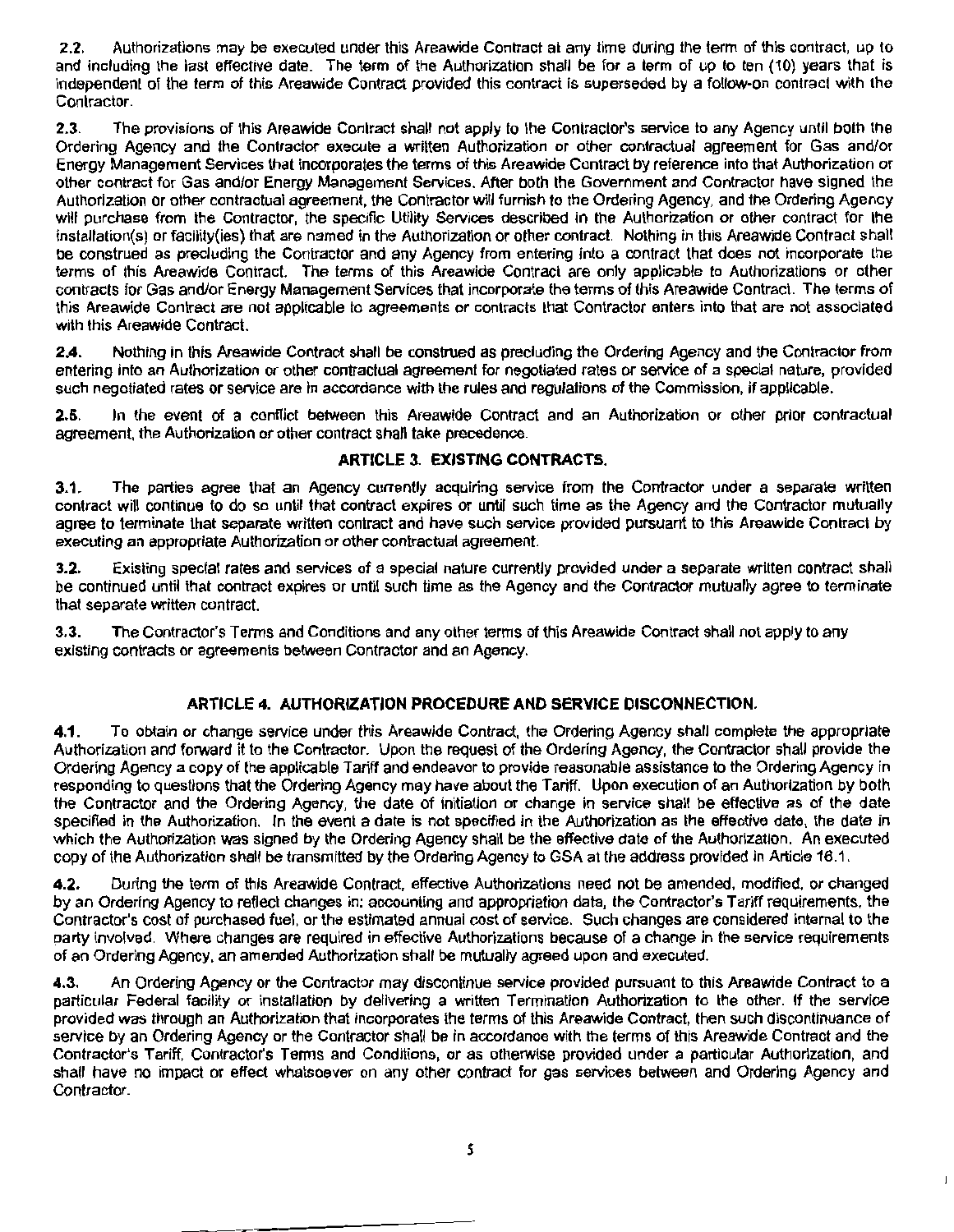**4.4.** Prior to entering into an Authorization for goods and/or services generally available from other sources on a competitive basis, the Contracting Officer shall obtain a justification for utilizing other than full and open competition in accordance with the policies and procedures prescribed by Subpart 6.3 of the Federal Acquisition Regulations (48 C.F.R 6.301).

**4.5.** In the event the Areawide Contract is not renewed at the expiration of the contract term, an active Exhibit "B" Authorization for energy management service shall be cancelled unless it is modified to incorporate the general terms and conditions of the current contract and the term extended to the required contract term specified in the Authorization.

**4.6** The Contracting Officer of the Authorization shall review the clauses in Article 14 and include the relevant clauses in the Exhibit "A" AUTHORIZATION FOR GAS SERVICE and/or Exhibit "B" AUTHORIZATION FOR ENERGY MANAGEMENT PROVIDED UNDER THE APPROPRIATE REGULATORY AUTHORITY.

#### **ARTICLE 5. RATES, CHARGES, AND PUBLIC REGULATION.**

**5.1.** A complete listing of all the Contractor's Tariffs are available to the Government and any Ordering Agency electronically at the Contractor's website accessible via the "Rates and Regulation" link on the website entitled http://www.swgas.com/tariffslindex.php

**5.2.** Subject to the provisions of Article 2.3, all utility and/or energy management service purchases under this Areawide Contract, as well as any other actions taken under this Areawide Contract, shall be in accordance with, and subject to, the Contractor's Tariff, except to the extent that same are preempted by Federal law. Throughout the term of the Contract, the Government shall have full access to the Contractor's currently effective Tariffs. In the event the Contractor's Tariff becomes Inaccessible via the internet or the Ordering Agency does not have access to the internet, the Contractor agrees to provide newty effective or amended Tariff in accordance with the Contractor's Tariff distribution practices, policies and procedures applicable to all customers.

**5.3.** If, during the term of this Areawide Contract, the Commission approves a change in rates for utility service obtained under an Authorization in effect hereunder, the Contractor agrees to continue to furnish, and the Ordering Agency agrees to continue to pay for, those Utility Services at the newly approved rates from and after the date such a rate change is made effective. As provided in Article 4.2, modification of any Authorization hereunder is not necessary to implement higher or lower rates.

**5.4.** Excluding customers served with negotiated rate contracts, the Contractor hereby represents and warrants to the Government that the Utility Service rates available to any Ordering Agency hereunder shall at all times not exceed those available to any other customer served under the same service classification for the same or comparable service, under like conditions of use. Nothing herein shall require the Contractor to apply a utility service rate that is inapplicable to the Ordering Agency.

**5.5.** Reasonable written notice via an Authorization shall be given by the Ordering Agency to the Contractor, at the address provided in Article 16.2 and at the address provided in the Authorization, of any material changes proposed in the volume or characteristic of utility services required by the Ordering Agency.

**5.6.** To the extent required by the Contractor's Tariff or the Contractor's Terms and Conditions, and in accordance therewith, any necessary extension, alteration, relocation, or reinforcement of the Contractor's transmission and/or distribution lines, related special facilities, service arrangements, Energy Management Services (including any rebates to which the Ordering Agency may be entitled), energy audit services, or other Utility Services required or requested by an Ordering Agency shall be provided and, as applicable, billed for, by the Contractor.

**5.7.** To the extent available from the Contractor, the Contractor shall provide and, as applicable, bill for technical assistance on or concerning an Ordering Agency's equipment (such as the inspection or repair of such equipment) as may be requested by such Ordering Agency. The charges for such technical assistance shall be calculated at the time the technical assistance is rendered in accordance with the Contractor's applicable billing schedule in effect at the time the technical assistance is rendered (except as otherwise mutually agreed upon by the Contractor and Ordering Agency in writing), and the assistance shall comply with Contractor's Tariff, if applicable.

**5.8.** The Authorization used to obtain and provide the matters, Utility Services, or technical assistance described in Articles 5.6 and 5.7 above shall contain information descriptive of the matters, services, or technical assistance required or requested, including the amount of (or method to determine) any payment to be made by the Ordering Agency to the Contractor for the provision of said matters, services, or technical assistance.

**5.9.** Any charges for matters or services referenced in Article 5.6 hereof which are not established by the Contractor's Tariff shall be subject to audit by the Ordering Agency. Payment for the matters and services referenced in Article 5.6 shall not be unreasonably withheld or denied.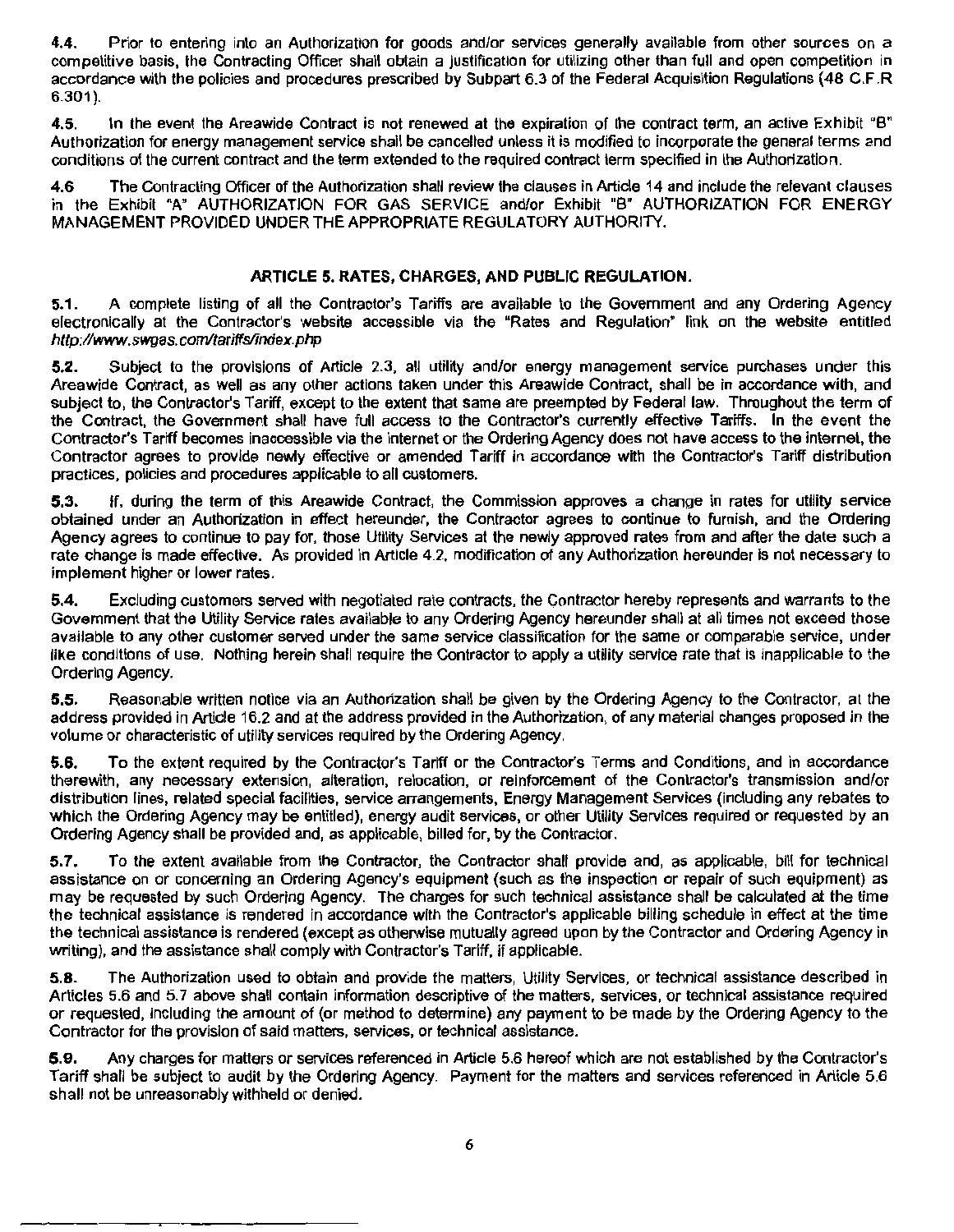#### ARTICLE 6. BILLS AND BILLING DATA.

6.1. The Utility Services supplied hereunder shall be billed to the Ordering Agency at the address specified in each Authorization. Bills shall be submitted in original only, unless otherwise specified in the Authorization. All bills shall contain such data as is required by the Commission to substantiate the billing, and such other reasonable and available data as may be requested by the Ordering Agency, provided that such other data are contained in bills provided to other customers of the Contractor served under the same service classification as the Ordering Agency.

### ARTICLE 7. PAYMENTS FOR SERVICES.

7 .1. The Ordering Agency shall effect payment of all bills for Utility Services rendered under this Areawide Contract in accordance with the terms of the Contractor's currently effective payment provisions of the Contractor's Tariff. Changes in the Contractor's Tariff provisions for the payment of bills shall supersede the provisions of this paragraph.

7.2. The Ordering Agency will make invoice payments for services not subject to the direct oversight or approval of the Commission in accordance with the provisions of the FAR Subpart 52.232-25 (Article 14.1-43). The interest rate for late payments made pursuant to this clause shall be computed in accordance with the Office of Management and Budget prompt payment regulations at 5 C.F.R. 1315.

7.3. All payments hereunder shall not normally be made in advance of services rendered in accordance with FAR Subpart 32.4 unless required by the Contractor's Tariff. The applicability of this provision is limited to connection charge and line extension payments specifically cited and provided for in the Contractor's Tariff.

7.4. Each payment made by Treasury check to the Contractor shall include the Contractor's billing stub(s), or a Government or Ordering Agency payment document that clearly and correctly lists aH of the Contractor's account numbers to which the payment applies and the dollar amount applicable to each account. If payment is by Electronic Funds Transfer either through the Automated Clearing House (ACH) or the Federal Reserve Wire Transfer System, the provisions of FAR Subpart 52.232-37 shall appfy (See Article 14) and the Ordering Agency must specify the method of payment and the designated payment office on the Authorization form.

### ARTICLE 8. CONTRACTOR-OWNED METERS.

8.1. Metering equipment of standard manufacture suitable to measure all Utility Services supplied by the Contractor hereunder shall be furnished, installed, calibrated and maintained by the Contractor at its expense. In the event any meter fails to register or registers incorrectly, as determined by the regulations of the Commission, billing adjustments shall be made in accordance with such regulations.

8.2. The Contractor, so far as possible, shall read all meters in accordance with the Contractor's Tariff and the Commission's regulations.

8.3. Meters shall be inspected upon installation at no direct charge to the Ordering Agency. Subsequent inspection, periodic testing, repair, and replacement of meters shall be done in such place and manner as provided by the Contractor's Tariff. Upon notice that a meter is failing to register correctly, the Contractor shall take immediate steps to effect replacement or repair. Ordering Agencies shall have the right to request a meter test in accordance with the procedures prescribed in the Contractor's Tariff. The tests and applicable meter accuracy standards are those set forth in the Contractor's Tariff. The expense of meter tests shall be borne by the party designated as responsible therefore in the Contractor's Tariff.

8.4. For the purposes of this Article, references to meters shall apply only to Contractor-owned metering devices installed and maintained by the Contractor in accordance with Commission guidelines for regulated Utility Service(s). References to meters under this Article shall not apply to meters that are to be installed by the Contractor at the request of an Ordering Agency, to be owned by the Government as a part of an Authorization for Energy Management Service or other service.

#### ARTICLE 9. EQUIPMENT AND FACILITIES.

9.1. Subject to the provisions of Article 5.6 hereof, the responsibility for owning, furnishing, installing, and maintaining all equipment and facilities (other than meters) required to supply service at the delivery point(s) specified in an Authorization shall be determined in accordance with the Contractor's Tariff. The Ordering Agency shall provide, free of charge to the Contractor, mutually agreeable locations on its premises for the installation of meters and such other equipment furnished and owned by the Contractor and necessary to supply service hereunder. The Contractor shall, at all times during the term of this Areawide Contract, operate and maintain at its expense such equipment or facilities as for which it has responsibility in accordance with this Article 9.1. Notwithstanding anything to the contrary in FAR 52.241-5 (Contractor's Facilities (FEB 1995)). to the extent required by the Contractor's Tariffs and the Commission's rules and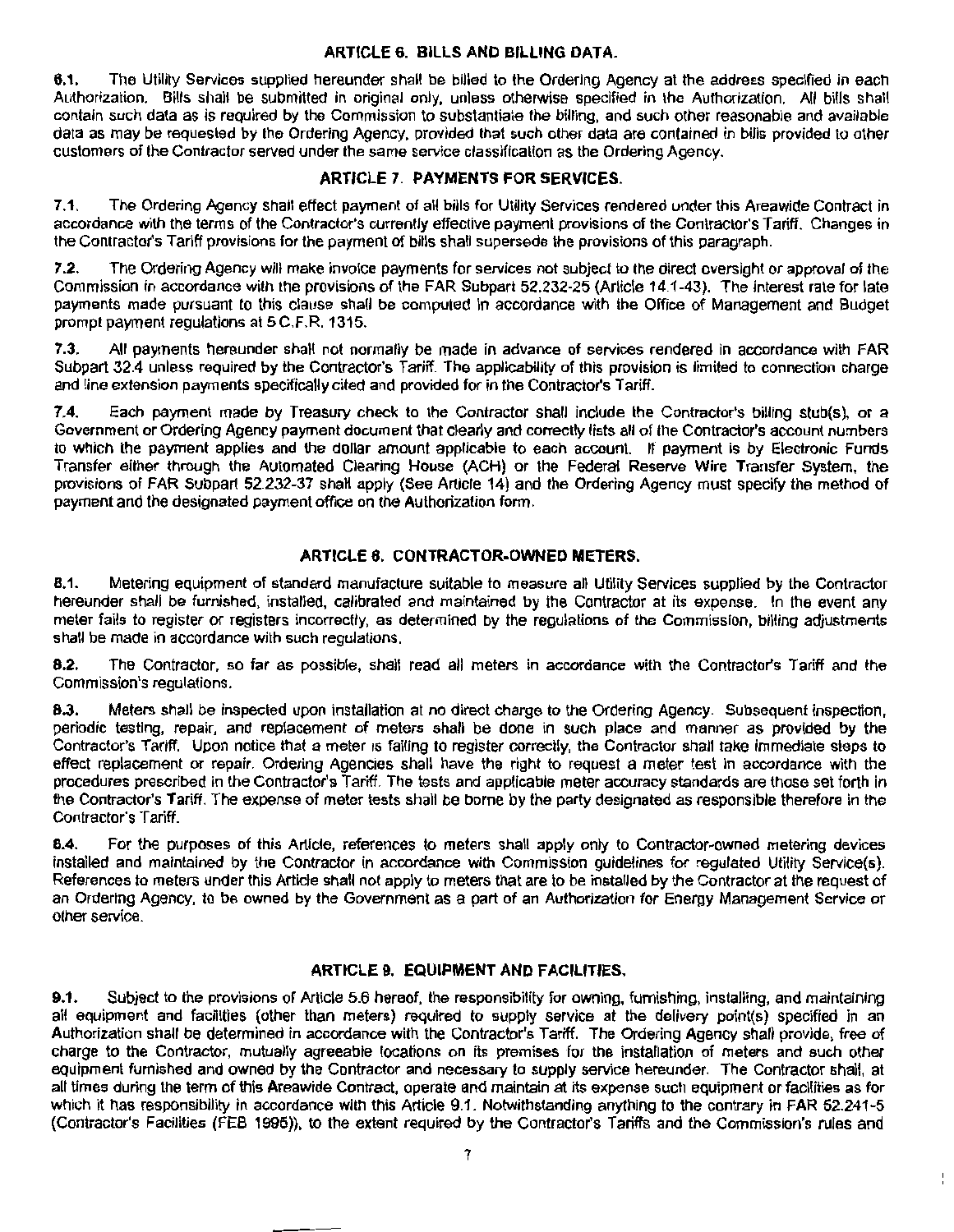regulations, and in accordance thereof, such equipment and facilities for which the Contractor has responsibility in accordance with this Article 9.1 may be removed or abandoned in place. In both cases, the Agency's premises shall be restored by the Contractor at its expense within a reasonable time after discontinuance of service to the Ordering Agency.

**9.2.** All necessary rights-of-way, easements and such other rights necessary to permit the Contractor to perform under this contract shall be obtained and the expense for same borne in accordance with the Contractor's Tariff and the Commission's rules and regulations.

#### **ARTICLE 10. LIABILITY.**

**10.1.** If the Government and/or an Ordering Agency has limited or restricted the Contractor's right of access under Article 11 and thereby interfered with the Contractor's ability to supply service or to correct dangerous situations which are a threat to public safety, Contractor shall be excused from any contractual or service obligations that are impacted by the Government's limitation or restriction on access and the Government shall be responsible for any liability, and shall indemnify and hold Contractor harmless from any liability, resulting from such restricted or limited access to the extent permitted by law and authorized by appropriations. This Article 10.1 shall not be construed to limit the Government's liability under applicable law.

**10.2.** The Contractor's liability to the Government and to any Ordering Agency for any failure to supply service, for any interruptions in service, and for any irregular or defective service shall be determined In accordance with the Contractor's Tariff.

**10.3.** Except as provided above, and in accordance with the Contractor's Tariff, the Government shall not be liable for damage or injury to any person or property, including death, occasioned solely by the Contractor, its employees' or agents' negligent installation and use, operation or intentional misuse of the Contractor's equipment or facilities .

**10.4.** In accordance with the Contractor's Tariff, neither the Contractor nor its employees or agents, shall be liable for damage or injury to any person or property, including death, occasioned solely by the negligent installation, use, operation or intentional misuse of Contractor's equipment or facilities by the Government, its employees or agents.

**10.5.** The Contractor shall not be liable for incidents arising out of or in any way connected with the violation or compliance with any local, state, or federal environmental law or regulation resulting from pre-existing conditions at a Government job site, release or spill of any pre-existing hazardous materials or waste, or out of the management and disposal of any pre-existing contaminated soils or ground water which was removed from the ground as a result of work performed by the Contractor, unless it can be determined that there was negligence on the part of the Contractor's employees which resulted in willful failure to notify and react to an obvious pre-existing condition.

**10.6.** The Government agrees to accept full responsibility for and bear all costs associated with pre-existing environmental liability. Responsibility for testing, abatement, remediation, and/or disposal of hazardous material, including, but not limited to, contaminated soil, contaminated groundwater and contaminated surface water and storm water resulting from contact with pre-existing hazardous materials, lead paint, asbestos, polychlorinated biphenyls, fuel oil, or underground fuel oil tanks, shall remain with the Government. Where there is reason to suspect that hazardous material is present at the work site, or where hazardous material is encountered during the course of work being performed, the Contractor shall stop work; notify the Contracting Officer and Activity personnel, and request that the Government test the work site for such hazardous material and appropriately abate and dispose of such hazardous material. Once the work site has been cleared of all hazardous material, the Contractor shall resume work in that area.

#### **ARTICLE 11. ACCESS TO PREMISES.**

**11.1.** The Contractor shall have access to the premises served at all reasonable times during the term of this Areawide Contract and at its expiration or termination for the purpose of reading meters, making installations, repairs, or removals of the Contractor's equipment, or for any other proper purposes hereunder; provided, however, that proper military or other governmental authority may limit or restrict such right of access in any manner considered by such authority to be necessary or advisable.

#### **ARTICLE 12. PARTIES OF INTEREST.**

**12.1.** This Areawide Contract shall be binding upon and inure to the benefit of the successors, legal representatives, and assignees of the respective parties hereto.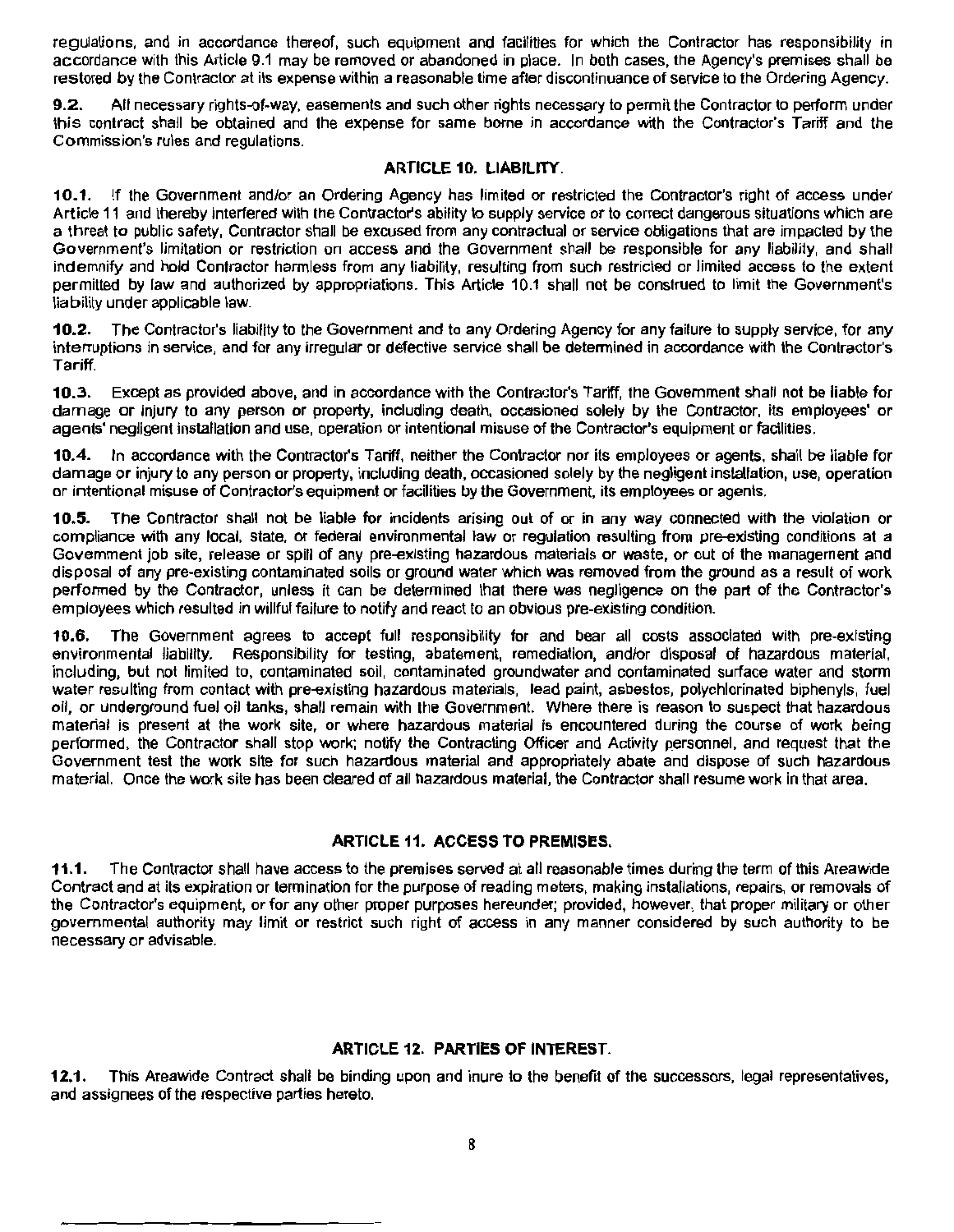12.2. When the Contractor becomes aware that a change in ownership of the Contractor ("change in ownership" for purposes of this Areawide Conlract being defined as a sale of more than fifty percent of the outstanding voting stock of the Contractor) or a change in the name of the Contractor has occurred, the Contractor shall notify the Government at the address provided in Article 16.1 within thirty (30) days after the effective date of any such ownership or name change.

### ARTICLE 13. REPRESENTATIONS AND CERTIFICATIONS.

13.1. This Areawide Contract incorporates by reference the representations and certifications made by the Contractor, which shall be filed annually electronically at www.sam.gov.

13.2. The Contractor represents thai the following persons are authorized to negotiate and execute on its behalf with the U.S. Government in connection with this contract:

1. William Moody, Senior Vice~PresidenVStaff Ops & Technology, 702~364·3610 .

2. Eric DeBonis, Senior Vice-President/Operations, 702-876-7383.

3. Randy Gabe, Vice-PresidenVGas Resources, 702-876-7139

13.3. The Contractor represents that the following persons are authorized to negotiate this Areawide Contract on its behalf with the U.S. Government:

1. Tony Hills, Director/Energy Efficient Technology 702-668-6470

2. John Clayton, ManageriPrograms Energy Efficient Technology 702-364-3939

3. Tony Raimondo, Manager/ UESC Projects Energy Efficient Technology 702-364-3957

#### ARTICLE 14. SUPPLEMENTAL CLAUSES.

14.1. Clauses and Provisions Incorporated by Reference.

This contract incorporates one or more provisions and contract clauses by reference, with the same force and effect as if they were given in full text. Upon request, the Contracting Officer will make their full text available. The Contractor is cautioned that the listed provisions and clauses may include blocks that must be completed by the Contractor and/or submitted with its documentation. In lieu of submitting the full text of those provisions and clauses, the Contractor may identify the provision and/or clause by paragraph identifier and provide the appropriate information with Its documentation. Also, the full text of the provisions and clauses may be accessed electronically at this/these address(es):

http://www .acquisition.gov http//:www .acqnet.gov

FAR REF Federal Acquisition Regulation

| 1.  | 52.203-3  | <b>GRATUITIES (APR 1984)</b>                                                                                                           |
|-----|-----------|----------------------------------------------------------------------------------------------------------------------------------------|
| 2.  | 52.203-5  | COVENANT AGAINST CONTINGENT FEES (APR 1984)                                                                                            |
| 3.  | 52.203-6  | RESTRICTIONS ON SUBCONTRACTOR SALES TO THE GOVERNMENT (SEPT 2006)                                                                      |
| 4.  | 52.203-7  | <b>ANTI-KICKBACK PROCEDURES (OCT 2010)</b>                                                                                             |
| 5.  | 52.203-8  | CANCELLATION, RESCISSION, AND RECOVERY OF FUNDS FOR ILLEGAL OR IMPROPER<br>ACTIVITY (JAN 1997)                                         |
| 6.  | 52.203-10 | PRICE OR FEE ADJUSTMENT FOR ILLEGAL OR IMPROPER ACTIVITY (JAN 1997).                                                                   |
| 7.  | 52.203-11 | CERTIFICATION AND DISCLOSURE REGARDING PAYMENTS TO INFLUENCE CERTAIN                                                                   |
|     |           | FEDERAL TRANSACTIONS (SEPT 2007)                                                                                                       |
| 8   | 52.203-12 | LIMITATION ON PAYMENTS TO INFLUENCE CERTAIN FEDERAL TRANSACTIONS<br>(OCT 2010)                                                         |
| 9.  | 52.204-4  | PRINTED OR COPIED DOUBLE-SIDED ON RECYCLED PAPER (MAY 2011)                                                                            |
| 10. | 52.204-5  | WOMEN-OWNED BUSINESS (OTHER THAN SMALL BUSINESS) (MAY 1999)                                                                            |
| 11. | 52.204-9  | PERSONAL IDENTITY VERIFICATION OF CONTRACTOR PERSONNEL (JAN 2011) <sup>1,2</sup>                                                       |
| 12. | 52.204-7  | CENTRAL CONTRACTOR REGISTRATION (FEB 2012)                                                                                             |
| 13. | 52.209-6  | PROTECTING THE GOVERNMENT'S INTEREST WHEN SUBCONTRACTING WITH CONTRACTORS<br>DEBARRED, SUSPENDED, OR PROPOSED FOR DEBARMENT (DEC 2010) |
| 14. | 52.215-2  | AUDIT AND RECORDS-NEGOTIATION (OCT 2010) <sup>1</sup>                                                                                  |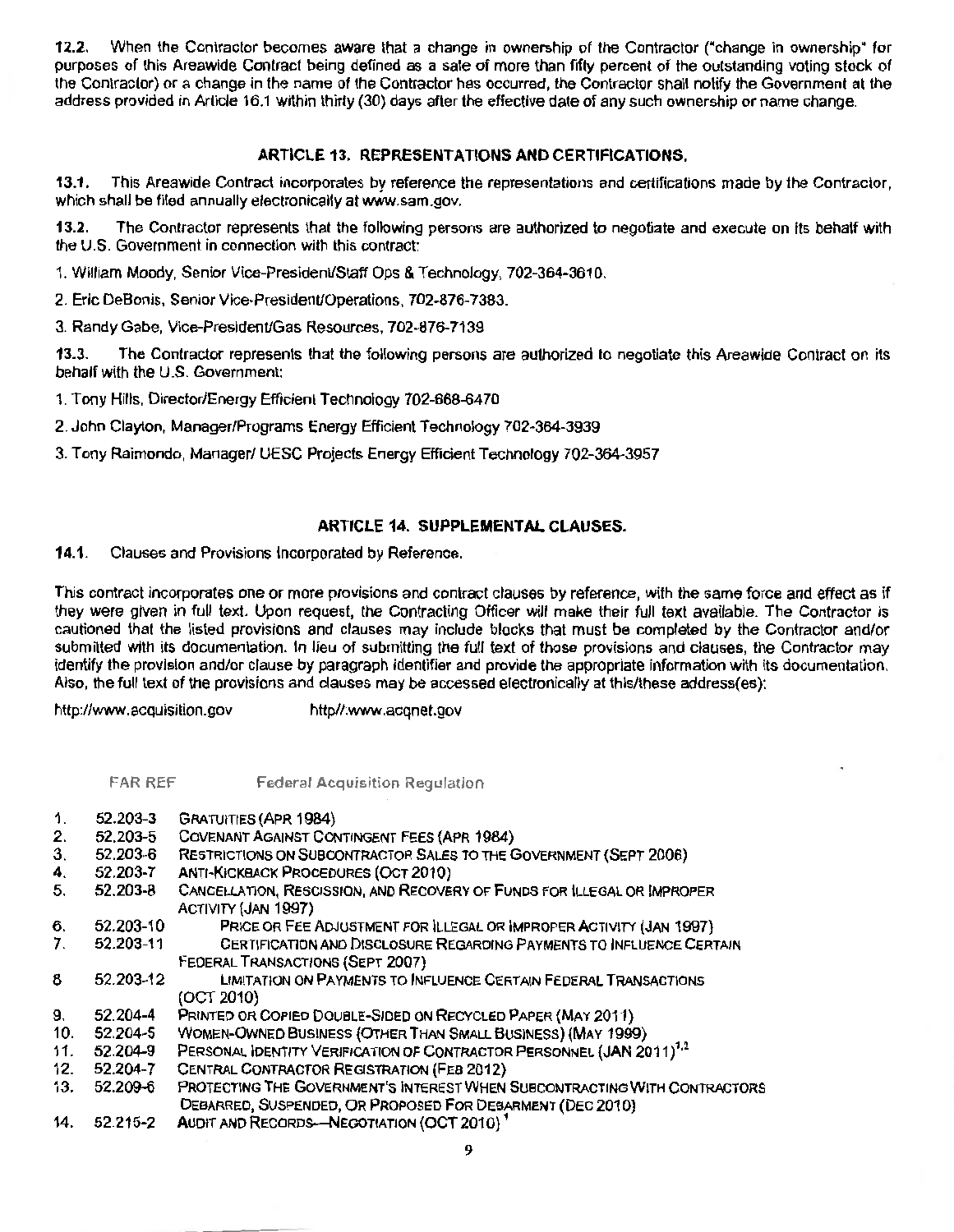| 15.<br>16.<br>17 <sub>1</sub> | 52.215-10<br>52.215-12<br>52.215-14 | PRICE REDUCTION FOR DEFECTIVE COST OR PRICING DATA (AUG 2011) <sup>1</sup><br>SUBCONTRACTOR COST OR PRICING DATA (OCT 2010) <sup>1</sup><br>INTEGRITY OF UNIT PRICES (OCT 2010) <sup>1</sup> |
|-------------------------------|-------------------------------------|----------------------------------------------------------------------------------------------------------------------------------------------------------------------------------------------|
| 18.                           | 52.215-20                           | REQUIREMENTS FOR COST OR PRICING DATA OR INFORMATION OTHER THAN COST OR<br>PRICING DATA (OCT 2010) <sup>1</sup>                                                                              |
| 19.                           | 52.219-8                            | UTILIZATION OF SMALL BUSINESS CONCERNS (JAN 2011)                                                                                                                                            |
| 20.                           | 52.219-9                            | SMALL BUSINESS SUBCONTRACTING PLAN (JAN 2011)                                                                                                                                                |
| 21.                           | 52.219-16                           | LIQUIDATEO DAMAGES-SUBCONTRACTING PLAN (JAN 1999)                                                                                                                                            |
| 22.                           | 52.222-3                            | CONVICT LABOR (JUNE 2003)                                                                                                                                                                    |
| 23.                           | 52.222-21                           | PROHIBITION OF SEGREGATED FACILITIES (FEB 1999)                                                                                                                                              |
| 24.                           | 52.222-26                           | EQUAL OPPORTUNITY (MAR 2007)                                                                                                                                                                 |
| 25.                           | 52.222-35                           | EQUAL OPPORTUNITY FOR SPECIAL DISABLED VETERANS, VETERANS OF THE                                                                                                                             |
|                               |                                     | VIETNAM ERA, AND OTHER ELIGIBLE VETERANS (SEPT 2010)                                                                                                                                         |
| 26.                           | 52.222-36                           | AFFIRMATIVE ACTION FOR WORKERS WITH DISABILITIES (OCT 2010)                                                                                                                                  |
| 27.                           | 52.222-37                           | EMPLOYMENT REPORTS ON SPECIAL DISABLED VETERANS, VETERANS OF THE                                                                                                                             |
|                               |                                     | VIETNAM ERA, AND OTHER ELIGIBLE VETERANS (SEPT 2010)                                                                                                                                         |
| 28.                           | 52.222-38                           | COMPLIANCE WITH VETERANS' EMPLOYMENT REPORTING REOUIREMENTS                                                                                                                                  |
|                               |                                     | (SEPT 2010)                                                                                                                                                                                  |
| 29.                           | 52.222-50                           | <b>COMBATING TRAFFICKING IN PERSONS (FEB 2009)</b>                                                                                                                                           |
| 30.                           | 52.222-54                           | <b>EMPLOYMENT ELIGIBILITY VERIFICATION (JUL 2012)</b>                                                                                                                                        |
| 31.                           | 52.223-4                            | RECOVERED MATERIAL CERTIFICATION (MAY 2008) <sup>1</sup>                                                                                                                                     |
| 32.                           | 52.223-5                            | POLLUTION PREVENTION AND RIGHT-TO-KNOW INFORMATION (MAY 2011)                                                                                                                                |
| 33.                           | 52.223-6                            | DRUG-FREE WORKPLACE (MAY 2001)                                                                                                                                                               |
| 34.                           | 52.223-9                            | ESTIMATE OF PERCENTAGE OF RECOVERED MATERIAL CONTENT FOR EPA-                                                                                                                                |
|                               |                                     | DESIGNATED ITEMS (MAY 2008) <sup>1,3</sup>                                                                                                                                                   |
| 35.                           | 52.223-15                           | ENERGY EFFICIENCY IN ENERGY-CONSUMING PRODUCTS (DEC 2007) <sup>1</sup>                                                                                                                       |
| 36.                           | 52,223-17                           | AFFIRMATIVE PROCUREMENT OF EPA-DESIGNATED ITEMS IN SERVICE AND                                                                                                                               |
|                               |                                     | CONSTRUCTION CONTRACTS (MAY 2008) <sup>1</sup>                                                                                                                                               |
| 37.                           | 52.225-13                           | RESTRICTIONS ON CERTAIN FOREIGN PURCHASES (JUNE 2008)                                                                                                                                        |
| 38.                           | 52.232-11                           | EXTRAS (APR 1984)                                                                                                                                                                            |
| 39.                           | 52.232-17                           | INTEREST (OCT 2010)                                                                                                                                                                          |
| 40.                           | 52.232-18                           | AVAILABILITY OF FUNDS (APR 1984)                                                                                                                                                             |
| 41.                           | 52.232.19                           | AVAILABILITY OF FUNDS FOR THE NEXT FISCAL YEAR (APR 1984) <sup>4</sup>                                                                                                                       |
| 42.                           | 52.232-23                           | ASSIGNMENT OF CLAIMS (JAN 1986)                                                                                                                                                              |
| 43.                           | 52.232-25                           | PROMPT PAYMENT (OCT 2008) <sup>7</sup>                                                                                                                                                       |
| 44.                           | 52.232-33                           | PAYMENT BY ELECTRONIC FUNDS TRANSFER-CENTRAL CONTRACTOR<br><b>REGISTRATION (OCT 2003)</b>                                                                                                    |
| 45.                           | 52.232-35                           | DESIGNATION OF OFFICE FOR GOVERNMENT RECEIPT OF ELECTRONIC FUNDS                                                                                                                             |
|                               |                                     | TRANSFER INFORMATION (MAY 1999) <sup>1,2</sup>                                                                                                                                               |
| 46.                           | 52.232-36                           | PAYMENT BY THIRD PARTY (FEB 2010) <sup>2</sup>                                                                                                                                               |
| 47.                           | 52.232-37                           | MULTIPLE PAYMENT ARRANGEMENTS (MAY 1999)                                                                                                                                                     |
| 48.                           | 52.233-1                            | DISPUTES (JULY 2002)                                                                                                                                                                         |
| 49.                           | 52.233-4                            | APPLICABLE LAW FOR BREACH OF CONTRACT CLAIM (OCT 2004)                                                                                                                                       |
| 50.                           | 52.236-9                            | PROTECTION OF EXISTING VEGETATION, STRUCTURES, EQUIPMENT, UTILITIES, AND<br><b>IMPROVEMENTS (APR 1984)</b>                                                                                   |
| 51.                           | 52.237-2                            | PROTECTION OF GOVERNMENT BUILDINGS, EQUIPMENT, AND VEGETATION<br>(APR 1984)                                                                                                                  |
| 52.                           | 52.241-2                            | ORDER OF PRECEDENCE-UTILITIES (FEB 1995)                                                                                                                                                     |
| 53.                           | 52.241-3                            | SCOPE AND DURATION OF CONTRACT (FEB 1995) <sup>4</sup>                                                                                                                                       |
| 54.                           | 52.241-4                            | CHANGE IN CLASS OF SERVICE (FEB 1995)                                                                                                                                                        |
| 55.                           | 52.241-5                            | CONTRACTOR'S FACILITIES (FEB 1995)                                                                                                                                                           |
| 56.                           | 52.241-6                            | SERVICE PROVISIONS (FEB 1995) <sup>4</sup>                                                                                                                                                   |
| 57.                           | 52.241-7                            | CHANGE IN RATES OR TERMS AND CONDITIONS OF SERVICE FOR REGULATED                                                                                                                             |
|                               |                                     | SERVICES (FEB 1995)                                                                                                                                                                          |
| 58.                           | 52.241-8                            | CHANGE IN RATES OR TERMS AND CONDITIONS OF SERVICE FOR UNREGULATED                                                                                                                           |
|                               |                                     | SERVICES (FEB 1995) <sup>1,3</sup>                                                                                                                                                           |
| 59.                           | 52.241-9                            | CONNECTION CHARGE (FEB 1995) <sup>2,3</sup>                                                                                                                                                  |
| 60.                           | 52.241-9                            | CONNECTION CHARGE (ALT I) (FEB 1995) <sup>2,3</sup>                                                                                                                                          |
| 61.                           | 52.241-10                           | TERMINATION LIABILITY (FEB 1995) <sup>2,3</sup>                                                                                                                                              |
| 62.                           | 52.241-12                           | NONREFUNDABLE, NONRECURRING SERVICE CHARGE (FEB 1995) <sup>2,3</sup>                                                                                                                         |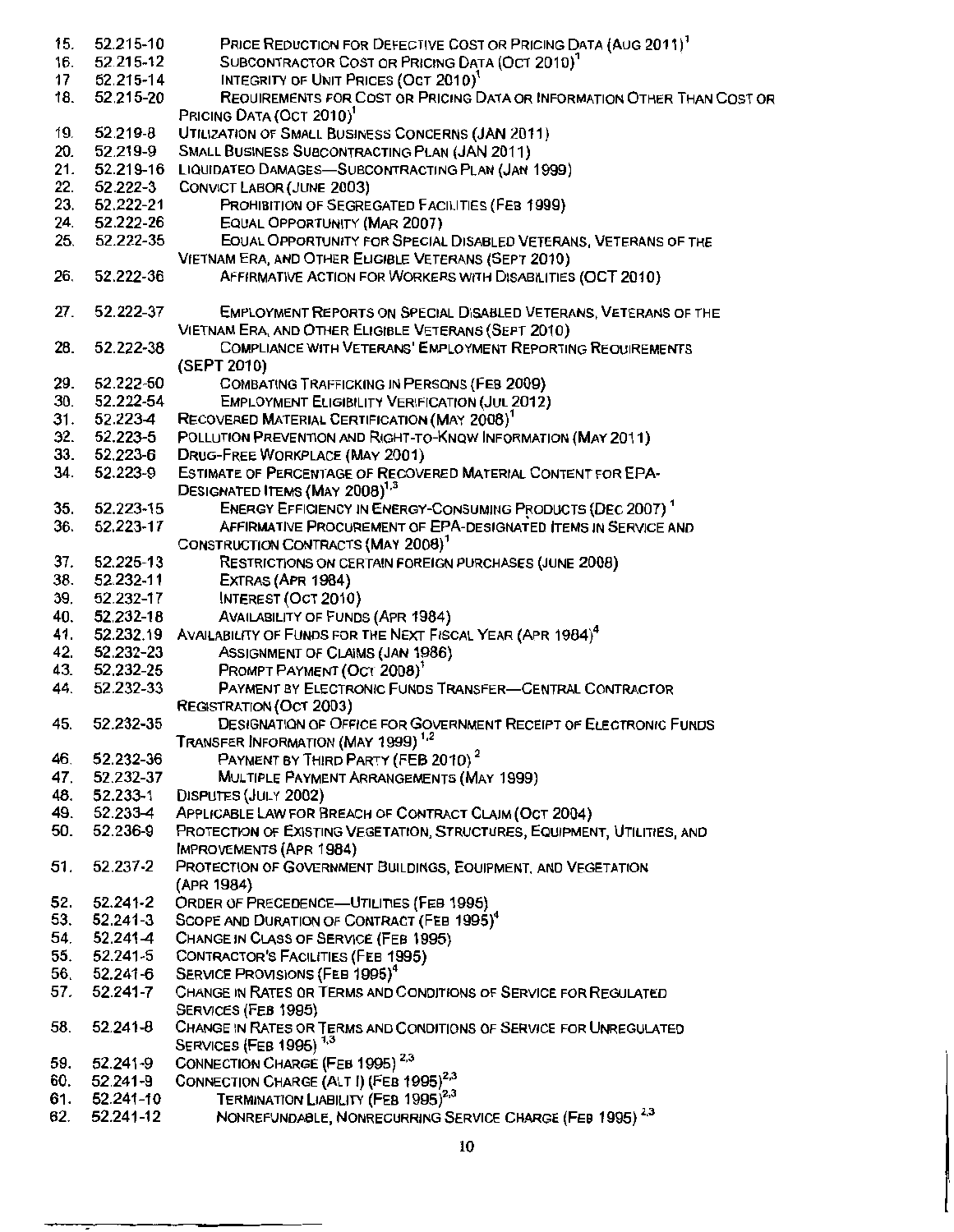| 63. | 52.242-13 | BANKRUPTCY (JULY 1995)                                                           |
|-----|-----------|----------------------------------------------------------------------------------|
| 64. | 52.243-1  | CHANGES-FIXED PRICE (AUG 1987)                                                   |
| 65. | 52.244-5  | COMPETITION IN SUBCONTRACTING (DEC 1996) <sup>1</sup>                            |
| 66. | 52.244-6  | SUBCONTRACTS FOR COMMERCIAL ITEMS (DEC 2010)                                     |
| 67. | 52.246-25 | LIMITATION OF LIABILITY-SERVICES (FEB 1997)                                      |
| 68. | 52.248-1  | VALUE ENGINEERING (ALT I) (OCT 2010)                                             |
| 69. | 52.249-4  | TERMINATION FOR CONVENIENCE OF THE GOVERNMENT (SERVICES) (SHORT FORM)            |
|     |           | (APR 1984)                                                                       |
| 70. |           | 52.249-8 DEFAULT (FIXED-PRICE SUPPLY AND SERVICE) (APR 1984) <sup>1</sup>        |
| 71. |           | 552.241-70 AVAILABILITY OF FUNDS FOR THE NEXT FISCAL YEAR OR QUARTER (SEPT 2010) |

72. 552.241-71 DISPUTES (UTILITY CONTRACTS) (AUG 2010)

<sup>1</sup> INDICATES THAT THE CLAUSE APPLIES TO THE ENERGY MANAGEMENT AUTHORIZATION AND ONLY TO THE EXTENT THAT THE CONTRACTING OFFICER OF THE DELIVERY ORDER DETERMINES THAT THE CLAUSE IS NECESSARY FOR EFFICIENT CONTRACT ADMINISTRATION.

<sup>2</sup>INDICATES THAT THE CLAUSE APPLIES TO THE GAS SERVICE AUTHORIZATION AND ONLY TO THE EXTENT THAT THE CONTRACTING OFFICER OF THE DELIVERY ORDER DETERMINES THAT THE CLAUSE IS NECESSARY FOR EFFICIENT CONTRACT ADMINISTRATION.

 $^3$  The Referenced clause should be included in full text in the authorization for GAS service.

4 INDICATES THAT THE CLAUSE HAS BEEN INCLUDED WITHIN THE TEXT OF THE AREAWIDE CONTRACT ON A "SUBSTANTIALLY THE SAME" BASIS AS REQUIRED BY SUBPART 41,501(A) OF THE FEDERAL ACQUISITION REGULATIONS

### **14.2.** Repeal of Clauses During Term of Contract.

If, during the term of this Areawide Contract, any of the clauses contained in this Article are repealed, revoked, or dissolved by the Government, then such clauses shall no longer be part of this contract as of the date of such repeal, revocation, or dissolution. The elimination of these clauses by reason of such repeal, revocation, or dissolution shall not affect the continuing validity and effectiveness of the remainder of the Areawide Contract or other clauses referenced in this Article.

**14.3.** The following clauses shall be incorporated In full text into any Authorization that incorporates the terms of this Areawide Contract:

### 1. 52.216·1 Type of Contract (APR 1984)

As prescribed in 16.105, complete and insert the following provision:

#### TYPE OF CONTRACT (APR 1984)

The Government contemplates award of a fixed price/requirements contract resulting from this solicitation.

(End of provision)

### 2. 52.222-40 Notification of Employee Rights Under the National Labor Relations Act.

As prescribed in 22.1605, insert the following clause:

NOTIFICATION OF EMPLOYEE RIGHTS UNDER THE NATIONAL lABOR RELATIONS ACT (DEC 2010)

(a) During the term of this contract, the Contractor shall post an employee notice, of such size and in such form. and containing such content as prescribed by the Secretary of Labor, in conspicuous places in and about its plants and offices where employees covered by the National Labor Relations Act engage in activities relating to the performance of the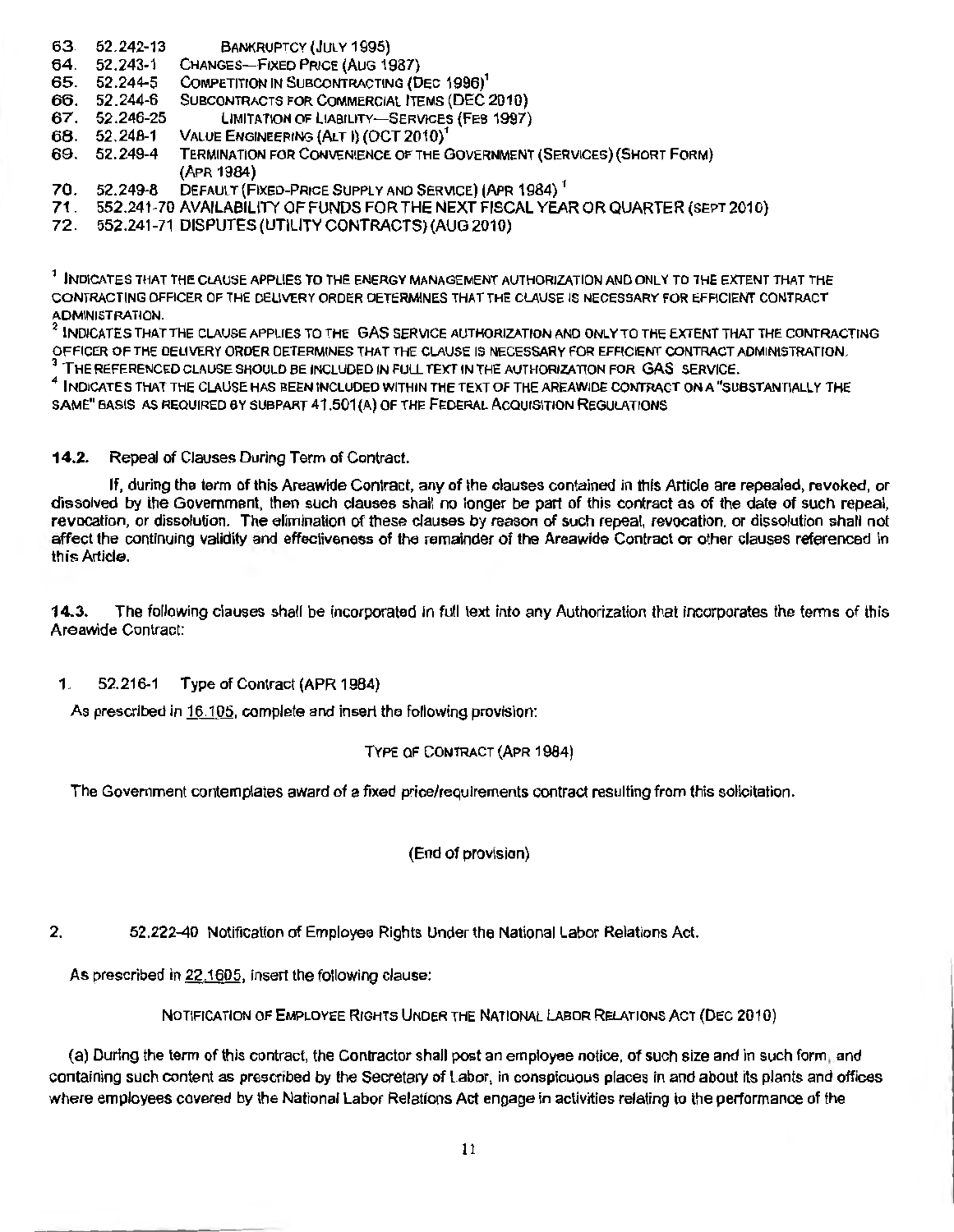contract, including all places where notices to employees are customarily posted both physically and electronically, in the languages employees speak, in accordance with 29 CFR 471.2 (d) and (f).

(1) Physical posting of the employee notice shall be in conspicuous places in and about the Contractor's plants and offices so that the notice is prominent and readily seen by employees who are covered by the National Labor Relations Act and engage in activities related to the performance of the contract.

(2) If the Contractor customarily posts notices to employees electronically, then the Contractor shall also post the required notice electronically by displaying prominently, on any website that is maintained by the Contractor and is customarily used for notices to employees about terms and conditions of employment, a link to the Department of Labor's website that contains the full text of the poster. The link to the Department's website, as referenced in (b)(3) of this section, must read, "Important Notice about Employee Rights to Organize and Bargain Collectively with Their Employers."

(b) This required employee notice, printed by the Department of Labor, may be

(1) Obtained from the Division of Interpretations and Standards, Office of Labor-Management Standards, U.S. Department of Labor, 200 Constitution Avenue, NW., Room N·5609, Washington, DC 20210, (202) 693-0123, or from any field office of the Office of Labor-Management Standards or Office of Federal Contract Compliance Programs;

{2) Provided by the Federal contracting agency if requested;

(3) Downloaded from the Office of Labor-Management Standards Web site at www.dol.gov/olms/regs/compliance/E013496.htm; or

{4) Reproduced and used as exact duplicate copies of the Department of Labor's official poster.

(c) The required text of the employee notice referred to in this clause is located at Appendix A, Subpart A, 29 CFR Part 471 .

(d) The Contractor shall comply with all provisions of the employee notice and related rules, regulations, and orders of the Secretary of Labor.

(e) In the event that the Contractor does not comply with the requirements set forth in paragraphs (a) through (d) of this clause, this contract may be terminated or suspended in whole or in part, and the Contractor may be suspended or debarred in accordance with 29 CFR 471 .14 and subpart 9.4. Such other sanctions or remedies may be imposed as are provided by 29 CFR part 471, which implements Executive Order 13496 or as otherwise provided by law.

(f) Subcontracts.

(1) The Contractor shall include the substance of this clause, including this paragraph (f), in every subcontract that exceeds \$10,000 and will be performed wholly or partially in the United States, unless exempted by the rules, regulations, or orders of the Secretary of Labor issued pursuant to section 3 of Executive Order 13496 of January 30, 2009, so that such provisions will be binding upon each subcontractor.

(2) The Contractor shall not procure supplies or services in a way designed to avoid the applicability of Executive Order 13496 or this clause.

(3) The Contractor shall take such action with respect to any such subcontract as may be directed by the Secretary of Labor as a means of enforcing such provisions, including the imposition of sanctions for noncompliance.

(4) However, if the Contractor becomes involved in litigation with a subcontractor, or is threatened with such involvement, as a result of such direction, the Contractor may request the United States, through the Secretary of Labor, to enter into such litigation to protect the interests of the United States.

#### (End of clause)

3. 52.241·7 Change in Rates or Terms and Conditions of Service for Regulated Services (FEB 1995)

As prescribed in  $41.501(d)(1)$ , insert a clause substantially the same as the following:

CHANGE IN RATES OR TERMS ANO CONOITIONS OF SERVICE FOR REGULATED SERVICES (FEB 1995)

(a) This clause applies to the extent services furnished under this contract are subject to regulation by a regulatory body. The Contractor agrees to give written notice as required by the Contractor's Tariff and the Commission's rules and regulations. If, during the term of this contract, the regulatory body having jurisdiction approves any changes, the Contractor agrees to continue furnishing service under this contract in accordance with the amended tariff, to the extent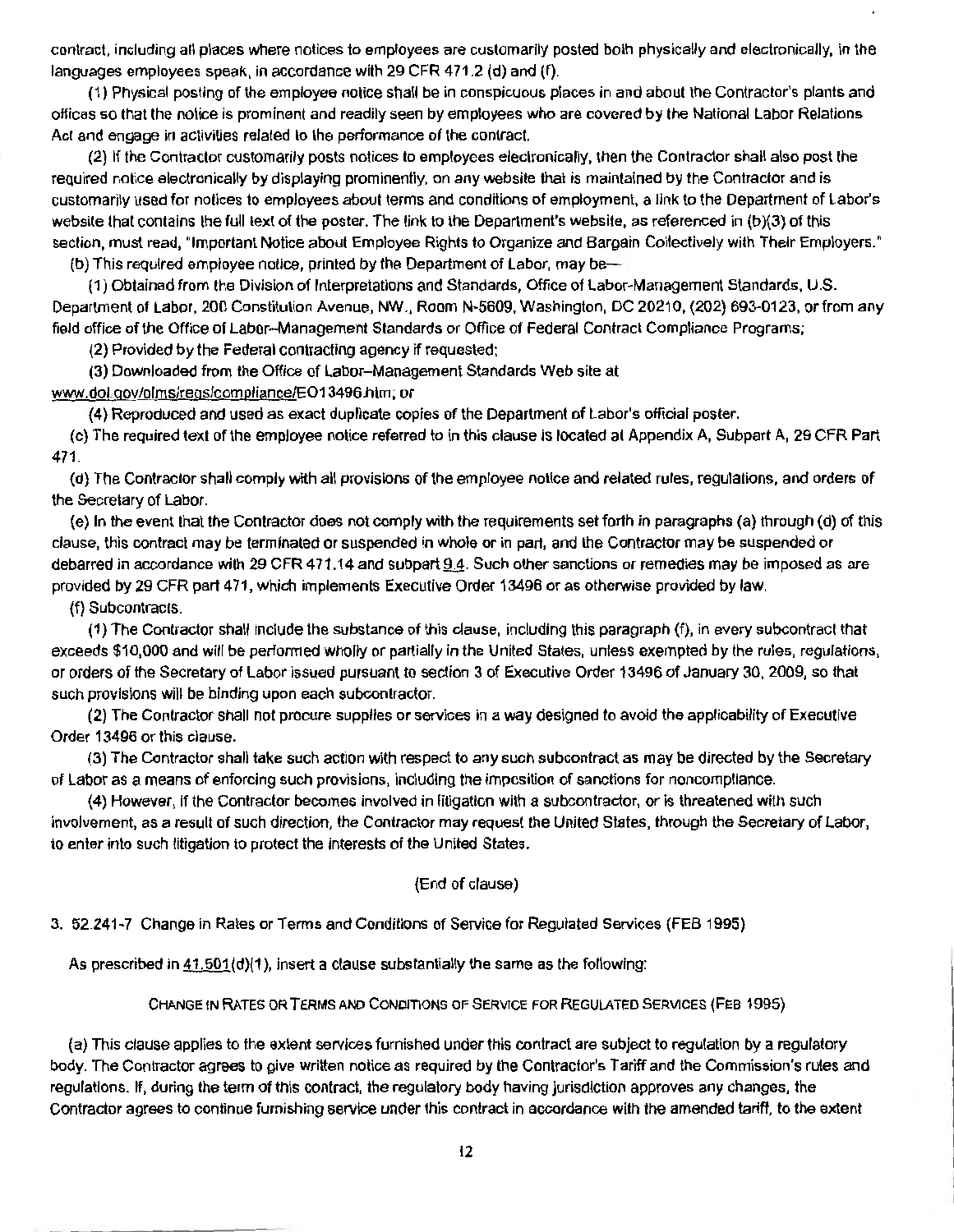applicable. and the Government agrees to pay for such service at the higher or lower rates as of the date when such rates are made effective.

(b) Excluding customers served with negotiated rate contracts, the Contractor agrees that throughout the life of this contract the applicable published and unpublished rate schedule(s) shall not be in excess of the lowest cost published and unpublished rate schedule{s) available to any other customers of the same class under similar conditions of use and service.

(c) In the event that the regulatory body promulgates any regulation concerning matters other than rates which affects this contract, the Contractor shall provide notice as required by the Contractor's Tariff and the Commission's rules and regulations. The Government shall not be bound to accept any new regulation inconsistent with Federal laws or regulations.

(d) Any changes to rates or terms and conditions of service shall be made a part of this contract by the issuance of a contract modification unless otherwise specified in the contract. The effective date of the change shall be the effective date by the regulatory body. Any factors not governed by the regulatory body will have an effective date as agreed to by the parties.

(End of clause)

NOTE: Insert language prescribed in 41 .501 (d)(1 ).

4. 52.252-1 Solicitation Provisions Incorporated by Reference (FEB 1998) As prescribed in 52.107(a}, insert the following provision:

SOLICITATION PROVISIONS INCORPORATED BY REFERENCE {FEB 1998)

5. The requirements of the Disputes clause at Federal Acquisition Regulation (FAR) 52.233-1 are supplemented to provide that matters involving the interpretation of tariffed retail rates, tariff rate schedules, and tariffed terms provided under this contract are subject to the jurisdiction and regulation of the utility rate commission having jurisdiction.

(End of Clause)

**14.4.** State Taxes.

The contract price excludes all State and local taxes (including, but not limited to sales, use or transaction privilege taxes) levied on or measured by the contract or sales price of the services or completed supplies furnished under this contract. The Government agrees either to pay the amount of the state or local taxes to the Contractor or provide evidence necessary to sustain an exemption from such taxes.

### **ARTICLE 15. SMALL BUSINESS SUBCONTRACTING PLAN**

**15.1.** Attached hereto and made a part hereof by reference is a SUBCONTRACTING PLAN FOR SMALL BUSINESS CONCERNS, SMALL BUSINESS CONCERNS OWNED AND CONTROLLED BY SOCIALLY & ECONOMICALLY DISADVANTAGED INDIVIDUALS, HUB ZONE BUSINESS CONCERNS, WOMAN OWNED SMALL BUSINESS CONCERNS, VETERAN-OWNED SMALL BUSINESSES CONCERNS AND DISABLED VETERAN-OWNED BUSINESSES negotiated between the Contractor and the Government, which is applicable to all contracts let by any Federal agency pursuant to the requirements of 15 U.S.C. 637(d). The Contractor expressly understands that this subcontracting plan is an annual plan and hereby agrees to submit a new subcontracting plan by November 30<sup>th</sup> of each year during the life of this Contract.

**15.2.** Information and announcements concerning current developments in the GSA Small Business Subcontracting Program are available on the GSA Energy Division web site accessible via http://www.gsa.gov/energy.

### **ARTICLE 16. NOTICES**

**16.1.** Unless specifically provided otherwise, all notices required to be provided to the Government under this Areawide Contract shall be mailed to: U. S. General Services Administration, PBS, Office of Facilities Management and Services Program; Director, Energy Division, 1800 F Street, NW Room 1443, Washington, DC 20405.

**16.2.** All inquiries and notices to the Contractor regarding this Areawide Contract shall be mailed to: Anthony Hills. Director/Energy Efficient Technology, 5241 Spring Mountain Road/LVG-581. Las Vegas. NV 89150. 702=668-6470. Anthony.Hills@swgas.com or to such other person as the Contractor may hereafter designate in writing.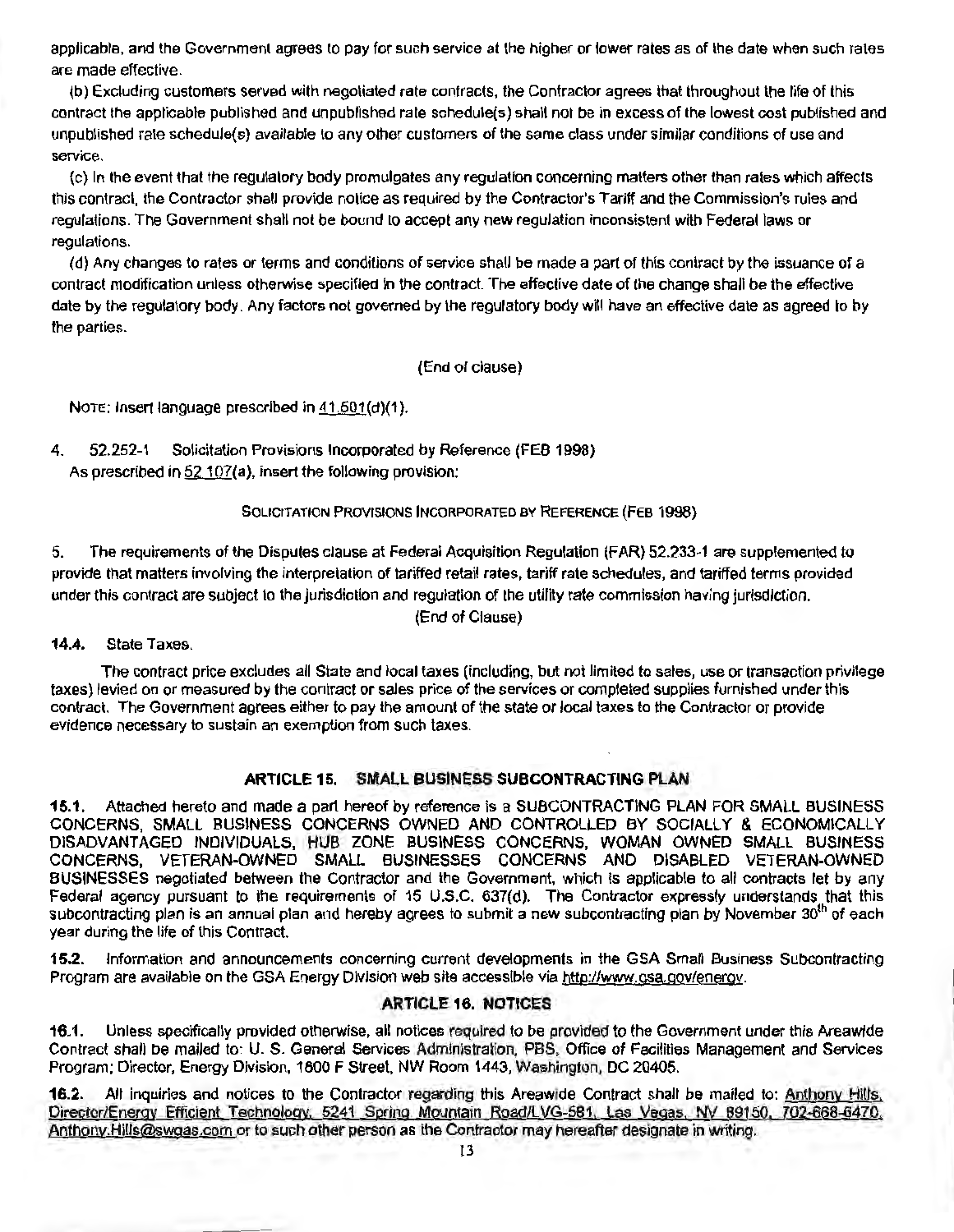16.3. The Ordering Agency shall provide GSA with a copy of all fully executed Exhibit "B" Authorizations for Energy Management Service including any applicable attachments at the address provided in Article 16.1.

### ARTICLE 17. REPORTING

For Authorizations that incorporate this Areawide Contract, the Contractor shall provide, as prescribed and directed by the Contracting Officer, an annual report on Subcontracting Plan Achievements (contract awards to small businesses), in accordance with the approved subcontracting plan for small business concerns and small business concerns owned and controlled by socially and economically disadvantaged individuals by October 30 of each year during the life of this Areawide Contract. The report shall be submitted electronically utilizing the Small Business Administration's Electronic Subcontracting Reporting System. The websife address of the system can be found at http://www.esrs.gov.

### ARTICLE 18. UTILITY ENERGY SERVICE CONTRACTS.

18.1. Measurement and Verification: Energy Conservation Measures (ECM) will not be normally considered unless a net overall energy usage or cost reduction can be demonstrated and verified. Verification standards for energy projects are established in the M&V Guidelines: Measurement and Verification for Federal Energy Management Projects, published by the Department of Energy's Federal Energy Management Program (FEMP).

18.2. Unless otherwise provided by law, the following provisions shall apply to Energy Management Services;

(a) Payment for energy conservation measures, when authorized as an Energy Management Service (EMS), shall be equal to the direct cost of capital or financing amortized over a negotiated payment term commencing on the date of acceptance of the completed installation;

(b) The payment term for Authorizations involving energy conservation measures shall be calculated to enable the Ordering Agency's payment(s) to be lower than the estimated cost savings to be realized from its Implementation. In no event, however, shall this term exceed 80% of the useful life of the equipment and material to be installed.

18.3. Subcontracting: The Contractor may perform any or all of its requested services through subcontractors, including its unregulated affiliates. ECM subcontractors shall be competitively selected in accordance with FAR 52.244-5 (Article 14.1-65 herein). Subcontractor selection shall be based on cost, experience, past performance and other such factors as the Contractor and the Ordering Agency may mutually deem appropriate and reasonably related to the Government's minimum requirements. Upon request by the Government, the Contractor shall make available to the contracting officer all documents related to the selection of a subcontractor. In no event shall the service be provided by subcontractors listed as excluded from Federal Procurement Programs maintained by GSA pursuant to 48 C.F.R. 9.404 (Article 14.1-13 herein).

18.4. For all Authorizations involving Energy Conservation Measures, it is desirable to have a Warranty Clause that addresses the specific needs and requirements of the work being performed and equipment that is to be provided by the Contractor, however, in the absence of a Warranty Clause in the Authorization the following language will serve as the default Clause:

The Company shall pass through to the Agency all warranties on equipment installed or provided by it or its subcontractors on Government property with the following representation:

SOUTHWEST GAS CORPORATION ACNOWLEDGES THAT THE UNITED STATES OF AMERICA WILL OWN OR LEASE THE EQUIPMENT AND/OR MATERIALS BEING INSTALLED OR SUPPLIED HEREUNDER, AND, ACCORDINGLY, AGREES THAT ALL WARRANTIES SET FORTH HEREIN, OR OTHERWISE PROVIDED BY LAW IN FAVOR OF SOUTHWEST GAS CORPORATION SHALL INURE ALSO TO THE BENEFIT OF THE UNITED STATES AND THAT ALL CLAIMS ARISING FROM ANY BREACH OF SUCH WARRANTIES OR AS A RESULT OF DEFECTS IN OR REPAIRS TO SUCH EQUIPMENT OR SUPPLIES MAY BE ASSERTED AGAINST THE MANUFACTURER DIRECTLY BY THE UNITED STATES.

18.5. The Ordering Agency shall submit to GSA a copy of all preliminary energy audit results or energy conservation measure analysis for review and approval. Upon written approval of the aforementioned information, the Ordering Agency may negotiate Task Orders with the Contractor for the implementation of the energy conservation measures described in the preliminary documents. The Ordering Agency shall provide GSA with copies of fully executed Exhibit "B" Authorizations for Energy Management Service resulting from approved energy audits, including any applicable attachments, at the address provided in Article 16.1.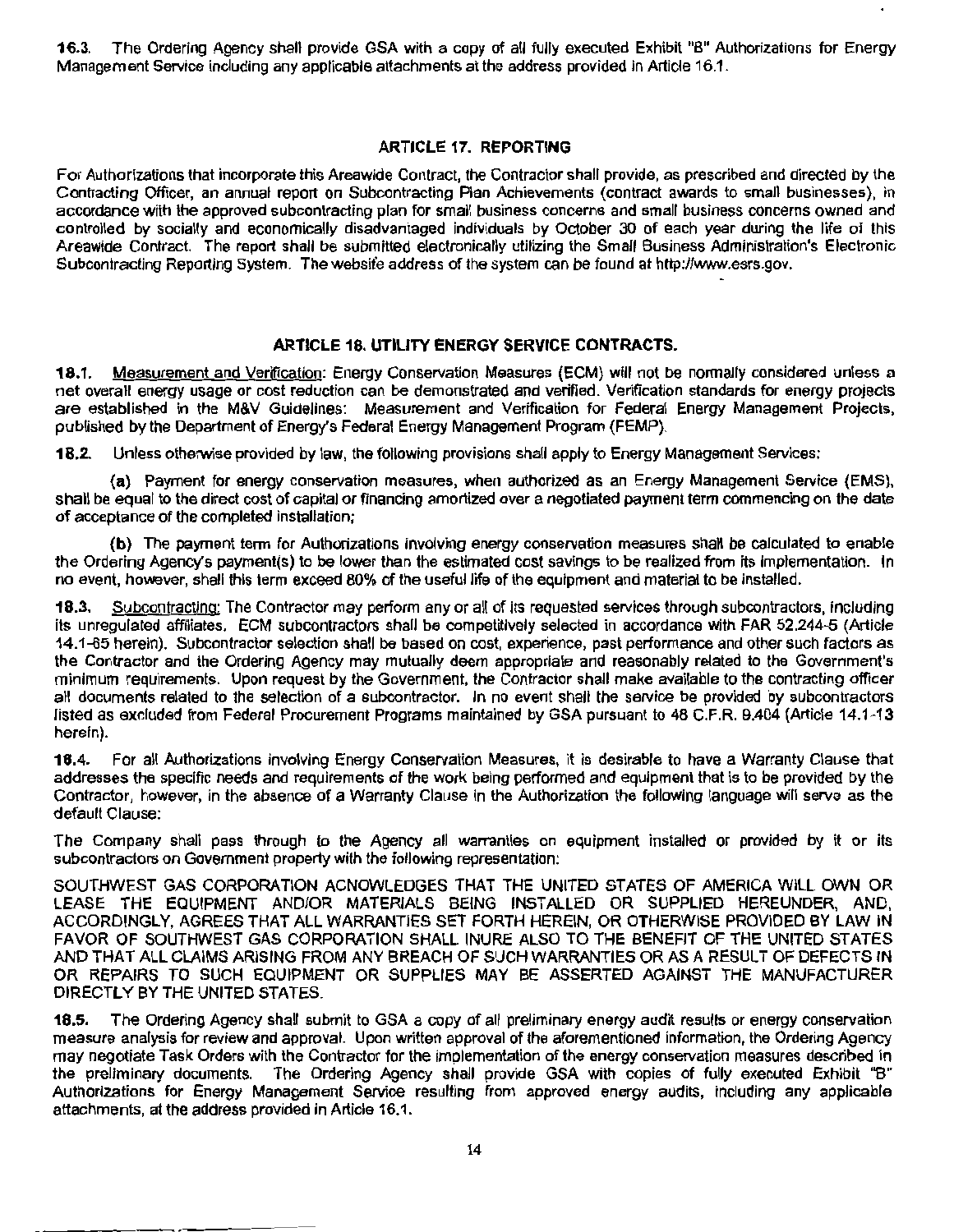18.6. Contractor's Responsibilities under Contract for Energy Management Services provided under this Contract:

(a) The Contractor shall not provide Energy Management Services to Federal facilities under this Agreement unless the facility is a current customer of the Contractor or a prospective customer of the Contractor that is located within a geographic area that the Contractor is authorized to serve.

(b) The work that is to be performed under the Energy Management Service contract shall be limited to work resulting in a direct reduction in energy usage (see Article 1.1 (j)) and any modifications or repairs that are necessary as a direct result of the installation of the Energy Conservation Measure.

#### ARTICLE 19. MISCELLANEOUS.

19.1. Contract administration: The Ordering Agency shall assist in the day-to-day administration of the utility service being provided to it under an Authorization.

19.2. Anti-Deficiency: Unless otherwise authorized by Public Law or Federal Regulation, nothing contained herein shall be construed as binding the Government to expend, in any one fiscal year, any sum in excess of the appropriation made by Congress for that fiscal year in furtherance of the matter of the contract or to involve the Government in an obligation for the future expenditure of monies before an appropriation is made (Anti-Deficiency Act, 31 U.S.C. 1341(a)(1}(A).

19.3. Obligation to Serve: Nothing contained in this Contract shall obligate the Contractor to take any action which it may consider to be detrimental to its obligations as a public utility.

19.4. Term of Authorizations: It is recognized that during the life of this Contract, situations and/or requirements may arise where it may be desirable that the term of service to an Ordering Agency's facility extend beyond the term of this Contract. In such event, the particular Authorization involved may specify a term extending beyond the term of this Contract, provided that it is within the contracting authority of the Ordering Agency and appropriate termination liability provisions have been negotiated between the Contractor and Ordering Agency to address unamortized balances for connection charges and/or financing charges associated with energy management service projects. '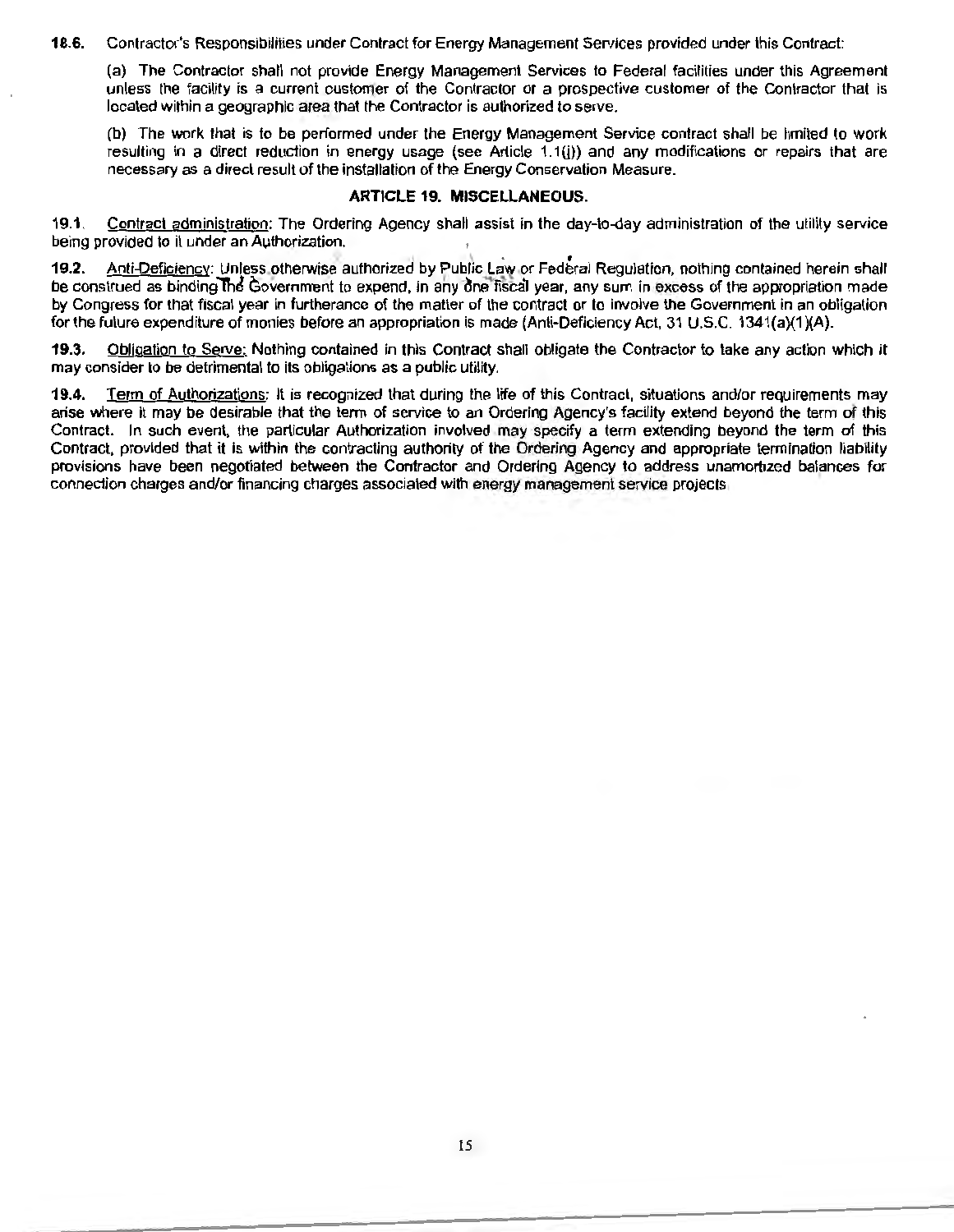IN WITNESS WHEREOF, the parties have executed this contract as of the day and the year first above written.

#### **UNITED STATES OF AMERICA**  Acting through the Administrator of General Services

**Contracting Officer** GSA, PBS, Energy Division

ATTEST:

By: PBS, Energy Division

**SOUTHWEST GAS CORPORATION** 

Bv Title: *SKECLETIVE* 

ATTEST:

B١ <u>Corp</u> Secretar<sub>)</sub> Title: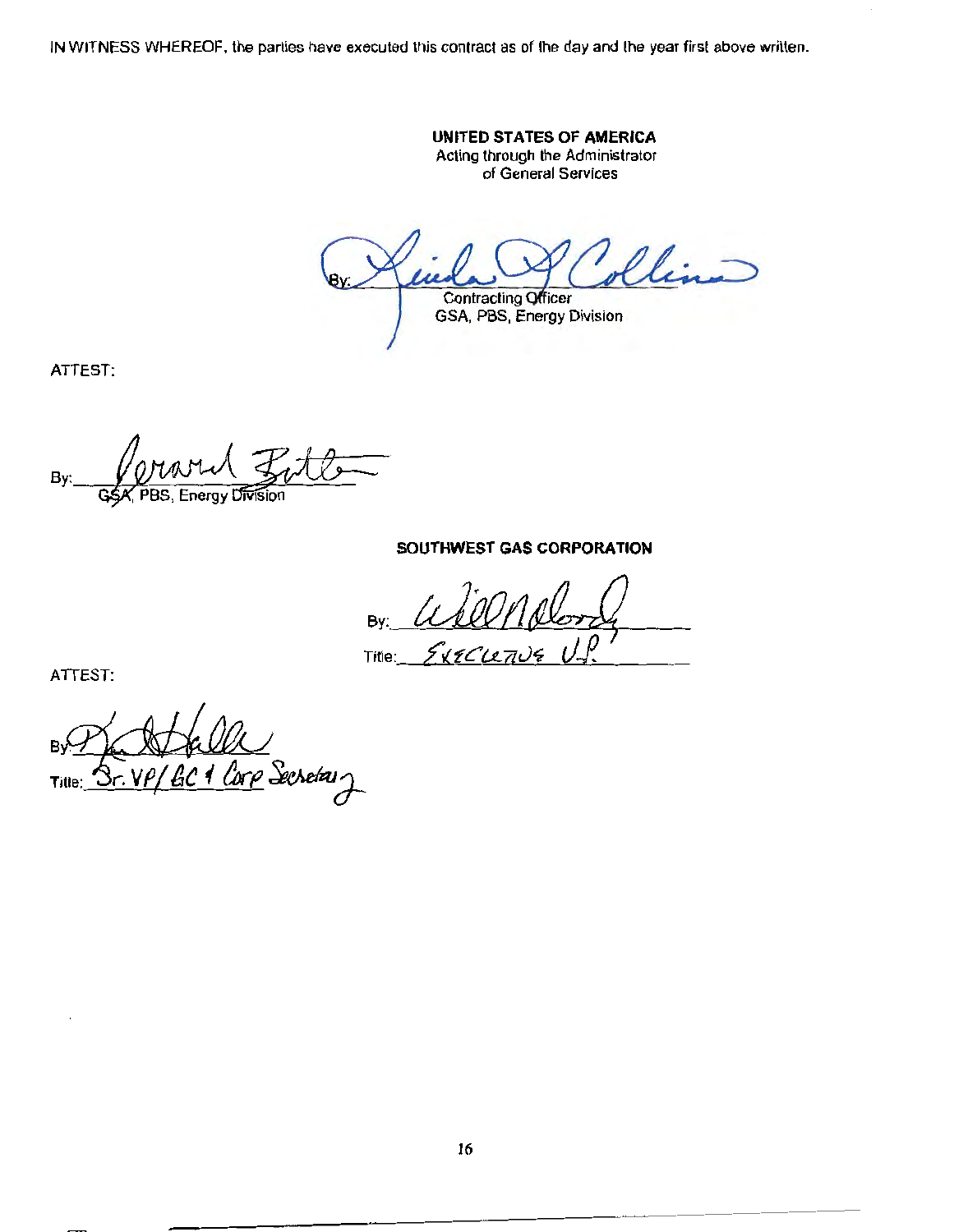#### **CERTIFICATE**

 $I$ ,  $\overline{Chery1}$  A. Wurst  $\overline{C}$ , certify that I am  $\overline{Asst}$ . Corp. Secretary $\sigma$ f SOUTHWEST GAS CORPORATION, named as Contractor in the negotiated Areawide Public Utility Contract No. GS-OOP-13-BSD-1002; that William N. Moody who signed said contract on behalf of the Contractor, was then Executive Vice President of said Corporation; and that said contract was duly signed for and on behalf of said Corporation and is within the scope of its corporate powers.

15 Cheryl a. Nurst

(Corporate Seal)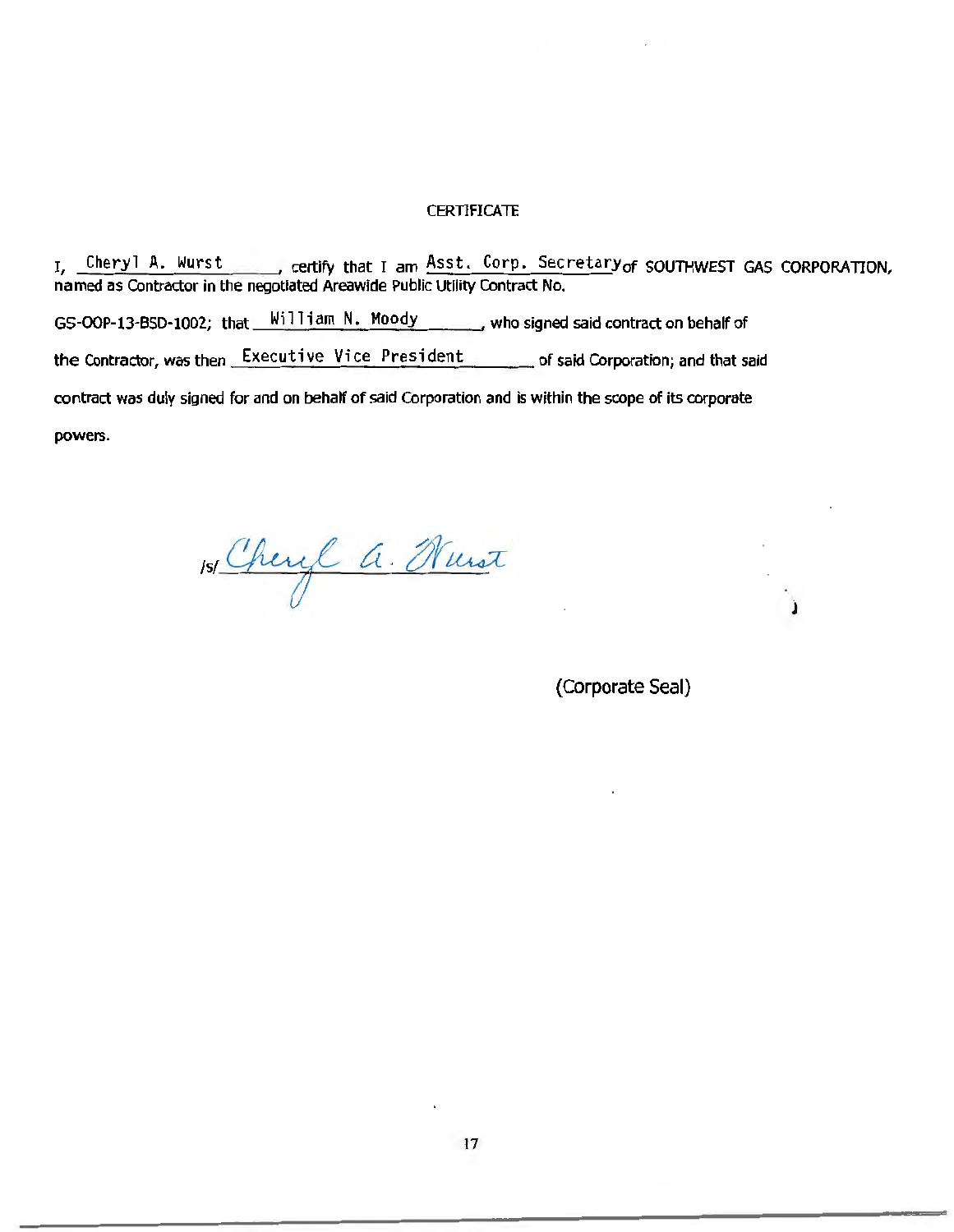# **EXHIBIT "A"**

Contractor's 10 NO.. \_\_\_\_\_(Optional) Ordering Agency's ID

#### SOUTHWEST GAS CORPORATION

AUTHORIZATION FOR NATURAL GAS SERVICE, CHANGE IN NATURAL GAS SERVICE,<br>OR DISCONNECTION OF NATURAL GAS SERVICE UNDER<br>CONTRACT NO. **GS-OOP-13-BSD-1002** 

| Ordering Agency:<br>Address:                                                                                                                                                                                                                                                                                                                                        |
|---------------------------------------------------------------------------------------------------------------------------------------------------------------------------------------------------------------------------------------------------------------------------------------------------------------------------------------------------------------------|
| Pursuant to Contract No. GS-OOP-13-BSD-1002 between the Contractor and the United States Government and subject to all the provisions<br>thereof, service to the United States Government under such contract shall be rendered or modified as hereinafter stated. Contract Article 2 and 4 shall<br>be followed for the initiation of service under this contract. |
|                                                                                                                                                                                                                                                                                                                                                                     |
| NATURE OF SERVICE: □ Connect, □ Change, □ Disconnect, □ Continue Service, □ DSM Work,<br>□ Line Extension, Alteration, Relocation, or Reinforcement, □ Special Facilities                                                                                                                                                                                           |
| OTHER TERMS AND CONDITIONS:                                                                                                                                                                                                                                                                                                                                         |
| Attach any other relevant terms and conditions under which service will be provided.                                                                                                                                                                                                                                                                                |
| TERM OF SERVICE: From $\qquad \qquad$ __ _ _ _ _ _ _ _ _ _ through __ _ _ _ _ _ _ _ _ _                                                                                                                                                                                                                                                                             |
| SERVICE HEREUNDER SHALL BE UNDER RATE SCHEDULE NO. ____ __ __ __ __ __ __ __ __<br>ESTIMATED ANNUAL ENERGY USAGE: ___ ___ ___ __ __ __ MCF,                                                                                                                                                                                                                         |
| Accounting and appropriation data for service: __ _ _ _ _ _ _ _ _ _ _ _ _ _ _ _                                                                                                                                                                                                                                                                                     |
|                                                                                                                                                                                                                                                                                                                                                                     |
| CLAUSES INCORPORATED BY REFERENCE (Check applicable clauses):                                                                                                                                                                                                                                                                                                       |
| Commencement, Prosecution and Completion of Work (APR 1984)<br>$(1)$ 52.211-10<br>Material and Workmanship (APR 1984)<br>$(2)$ <sub>----</sub> 52.236-5<br>$(3)$ 52.241-4<br>Change in Class of Service (FEB 1995)                                                                                                                                                  |
| Scope and Duration of Contract (FEB 1995)<br>$(4)$ 52.241-3                                                                                                                                                                                                                                                                                                         |
| $(5)$ 52.241-5<br>Contractor's Facilities (FEB 1995)<br>Change in Rates or Terms and Conditions of Service for Regulated Services (FEB 1995) (Use Full Text of Clause)<br>$(6)$ 52.241.7                                                                                                                                                                            |
| $(7)$ 52.241-11<br>Multiple Service Locations (FEB 1995)                                                                                                                                                                                                                                                                                                            |
| Changes-Fixed Price (AUG 1987)<br>$(8)$ 52.243-1                                                                                                                                                                                                                                                                                                                    |
| Default ( __ __ _ ) (Specify appropriate Clause)<br>$(9)$ 52.249-                                                                                                                                                                                                                                                                                                   |
| BILLS WILL BE RENDERED TO THE ORDERING AGENCY FOR PAYMENT AT THE FOLLOWING ADDRESS:<br>copies.                                                                                                                                                                                                                                                                      |
| The foregoing shall be effective upon the return of the fully executed original Authorization by the Contractor to the ordering Agency.                                                                                                                                                                                                                             |
| <b>ACCEPTED:</b>                                                                                                                                                                                                                                                                                                                                                    |
| SOUTHWEST GAS CORPORATION<br>(Ordering Agency)                                                                                                                                                                                                                                                                                                                      |
|                                                                                                                                                                                                                                                                                                                                                                     |
| By:<br>Authorized Signature<br>Вγ:__<br>Authorized Signature                                                                                                                                                                                                                                                                                                        |
|                                                                                                                                                                                                                                                                                                                                                                     |
|                                                                                                                                                                                                                                                                                                                                                                     |
| Date: ___ __ __ __ __ __ __ __ __ __ __                                                                                                                                                                                                                                                                                                                             |
| *<br>Include a reference to the applicable rate schedule, and attach a copy of such schedule.                                                                                                                                                                                                                                                                       |
| If necessary, attach and make part hereof supplemental agreements or sheets that cover required connection or extension charges and special<br>草本<br>facilities or service arrangements. (See Article 5 of this Contract for instructions.)                                                                                                                         |
| <b>NOTE:</b><br>A fully executed copy of this Authorization shall be transmitted by the ordering Agency to the Energy Division (PMAA), General Services Administration,<br>Washington, DC 20407.                                                                                                                                                                    |